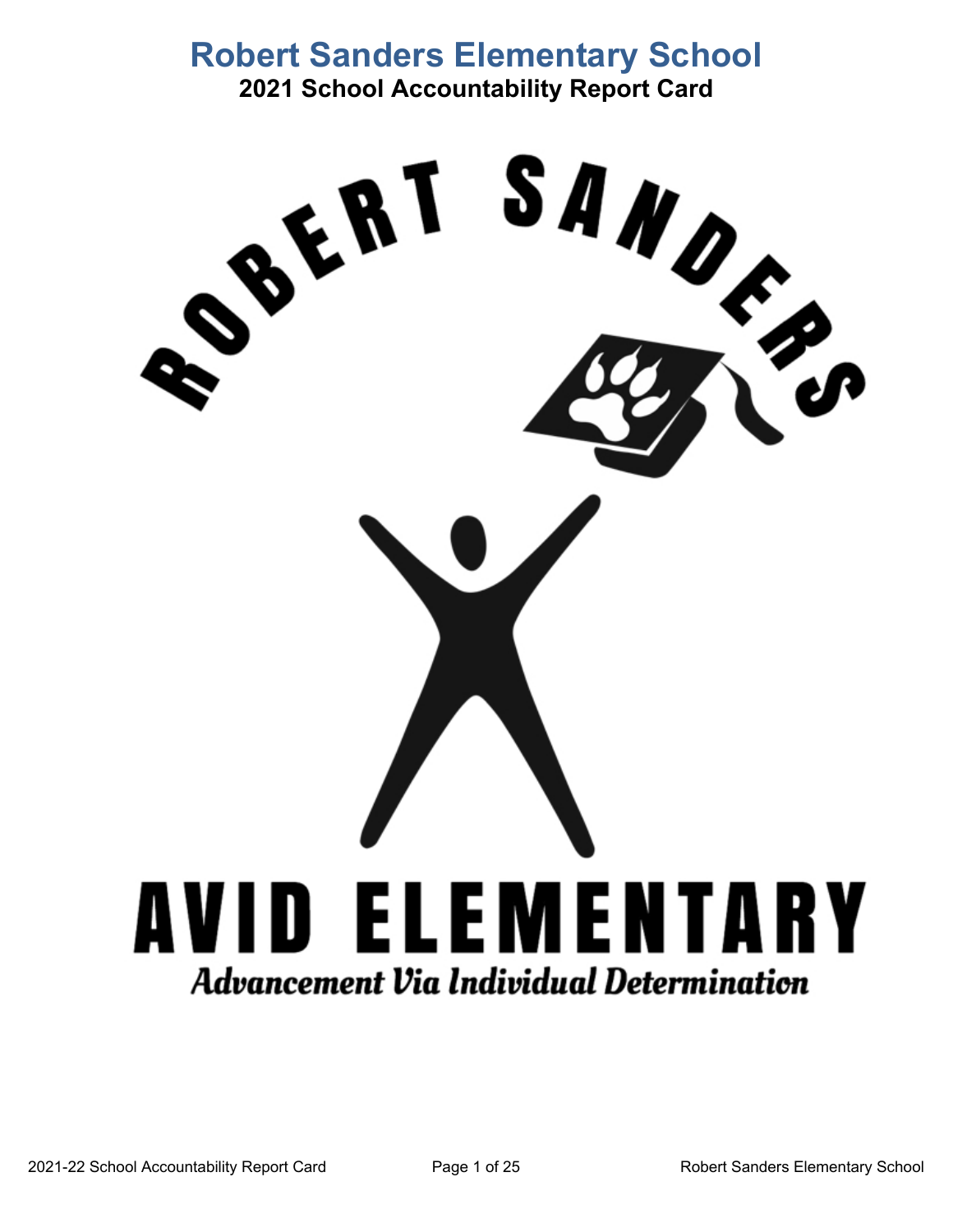## **General Information about the School Accountability Report Card (SARC)**



## **2021-22 School Contact Information**

| <b>School Name</b>                               | <b>Robert Sanders Elementary School</b> |  |  |  |  |
|--------------------------------------------------|-----------------------------------------|--|--|--|--|
| <b>Street</b>                                    | 3411 Rocky Mountain Dr.                 |  |  |  |  |
| City, State, Zip                                 | San Jose, CA 95127-4853                 |  |  |  |  |
| <b>Phone Number</b>                              | 408-258-7288                            |  |  |  |  |
| <b>Principal</b>                                 | Julie Howard                            |  |  |  |  |
| <b>Email Address</b>                             | jhoward@mpesd.org                       |  |  |  |  |
| <b>School Website</b>                            | https://www.mpesd.org/Page/16           |  |  |  |  |
| County-District-School (CDS) Code 43696176048078 |                                         |  |  |  |  |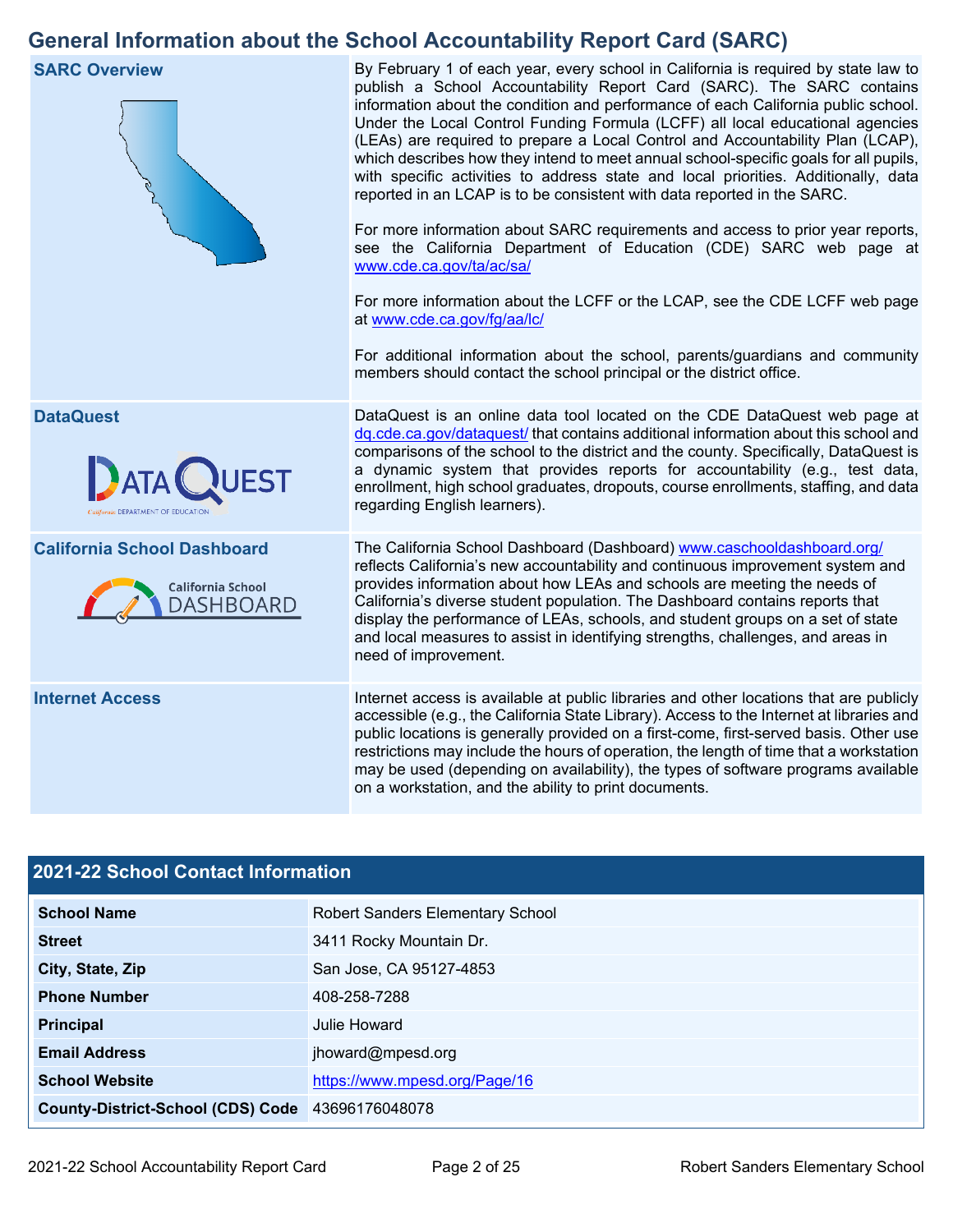| <b>2021-22 District Contact Information</b> |                                         |  |  |  |  |
|---------------------------------------------|-----------------------------------------|--|--|--|--|
| <b>District Name</b>                        | Mt. Pleasant Elementary School District |  |  |  |  |
| <b>Phone Number</b>                         | (408) 223-3710                          |  |  |  |  |
| Superintendent                              | Dr. Elida MacArthur                     |  |  |  |  |
| <b>Email Address</b>                        | emacarthur@mpesd.org                    |  |  |  |  |
| <b>District Website Address</b>             | www.mpesd.org                           |  |  |  |  |

### **2021-22 School Overview**

Robert Sanders Elementary School is situated in a residential community near the east foothills of San Jose. There are 16 classes for students from TK/Kindergarten through 5th grade consisting of both general education and special education classes (Special Day Classes: one K-2, 3-5 and a SH-SDC 3rd-5th). We have an ethnically diverse student body with an approximate school population of 325 students.

Our mission is to create an atmosphere of continuous social and academic growth, where personal responsibility, respect, and effort are valued in a safe, supportive, and motivating community. Our Vision is "All students will grow..."

Even though we are still in a pandemic, we are back on campus with in-person instruction and learning this year. We have made several modifications to our systems all around campus to ensure safety for all. We are unable to hold activities that include gatherings of large groups (both students and families), but our staff has worked hard to bring many virtual opportunities into their classrooms this year. As we returned to campus this year, we came with the mindset that the social emotional needs of our students would be our number one priority. We have implemented daily morning meetings where the students have time to process and understand the world we are living in. We are focussing on teachings that incorporate diversity and inclusion, and facilitate courageous conversations with and among our students.

Curriculum and Instruction: We are in our fifth year of becoming an Elementary AVID school, where our AVID (Advancement Via Individual Determination) mission is to close the achievement gap by preparing all students for college readiness and success in a global society. We are implementing strategies and skills beginning in TK/ Kindergarten that will prepare our students for academic success, through college and career readiness skills. Our students get to experience technology through our mobile labs. We provide additional academic support to our students through an Intervention teacher after differentiated instruction. We have counselors and a part time family case manager to support our students and families. Robert Sanders teachers offer comprehensive and thematic lessons in language arts, math, science, and social studies through the use of Project Based Learning. Through project-based learning and our EL and Benchmark Curriculum, students tackle a challenging academic curriculum in ways that are engaging, meaningful, and adaptable to a variety of learning styles. Our curriculum is tied to the Common Core State Standards. Report Cards are provided to parents three times a year. Standardized test results are provided to parents as soon as the State sends them to the district (CAASPP).

Response to Intervention (RtI): We identify students at risk through our RtI process and hold Student Success Team (SST) meetings with their parents, classroom teacher, counselors, principal and psychologist. We determine what the student needs with input from all stake-holders and create a plan to help the student succeed. All decisions and plans are based on data. We currently have targeted students receiving additional reading intervention with our intervention teacher up to four days a week for thirty minutes in small groups. These groups are selected through assessment data.

School Discipline: We are proud of our school and its commitment to quality education. We have high expectations and believe that all children can and will learn. Our discipline is fair, consistent and research based. Our school adopted the BEST Behavior framework to model positive behavior for our students, and base everything on three principles: Be Respectful, Be Responsible, and Be Safe. We promote a sense of school pride in all students by recognizing student achievement and progress. We focus on making our school a positive learning environment in order to set the foundation for student achievement.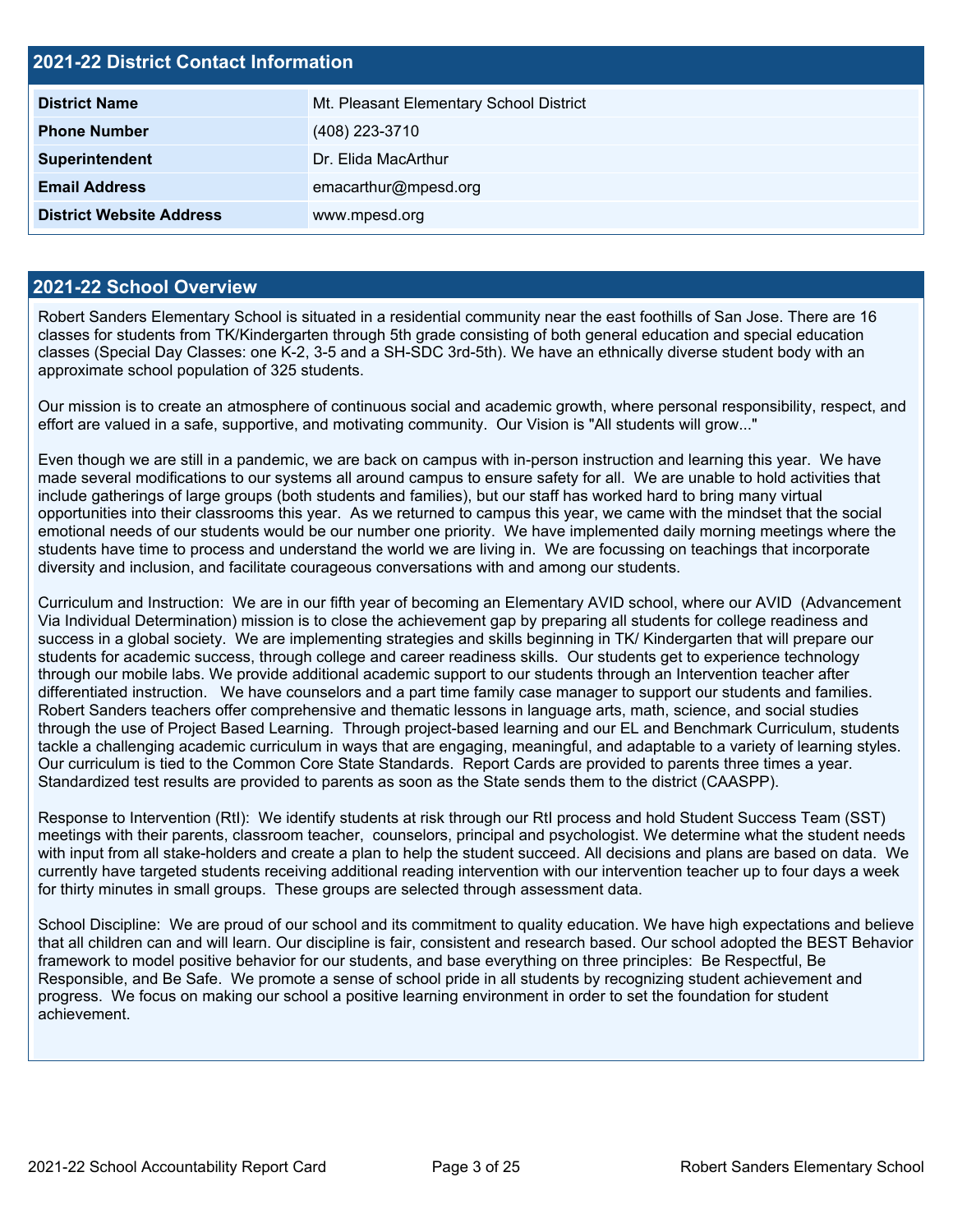## **About this School**

| 2020-21 Student Enrollment by Grade Level |                           |  |  |  |  |  |
|-------------------------------------------|---------------------------|--|--|--|--|--|
|                                           |                           |  |  |  |  |  |
| <b>Grade Level</b>                        | <b>Number of Students</b> |  |  |  |  |  |
| Kindergarten                              | 66                        |  |  |  |  |  |
| Grade 1                                   | 58                        |  |  |  |  |  |
| <b>Grade 2</b>                            | 60                        |  |  |  |  |  |
| Grade 3                                   | 66                        |  |  |  |  |  |
| Grade 4                                   | 60                        |  |  |  |  |  |
| Grade 5                                   | 63                        |  |  |  |  |  |
| <b>Total Enrollment</b>                   | 373                       |  |  |  |  |  |
|                                           |                           |  |  |  |  |  |

## **2020-21 Student Enrollment by Student Group**

| <b>Student Group</b>                   | <b>Percent of Total Enrollment</b> |
|----------------------------------------|------------------------------------|
| <b>Female</b>                          | 49.3                               |
| <b>Male</b>                            | 50.7                               |
| <b>Asian</b>                           | 9.4                                |
| <b>Black or African American</b>       | 1.6                                |
| <b>Filipino</b>                        | 0.8                                |
| <b>Hispanic or Latino</b>              | 79.1                               |
| Native Hawaiian or Pacific Islander    | 1.9                                |
| <b>Two or More Races</b>               | 3.5                                |
| <b>White</b>                           | 2.9                                |
| <b>English Learners</b>                | 46.6                               |
| <b>Homeless</b>                        | 0.3                                |
| <b>Socioeconomically Disadvantaged</b> | 65.4                               |
| <b>Students with Disabilities</b>      | 14.7                               |

## **A. Conditions of Learning State Priority: Basic**

The SARC provides the following information relevant to the State priority: Basic (Priority 1):

- Degree to which teachers are appropriately assigned and fully credentialed in the subject area and for the pupils they are teaching;
- Pupils have access to standards-aligned instructional materials; and
- School facilities are maintained in good repair

Note: For more information refer to the Updated Teacher Equity Definitions web page at <https://www.cde.ca.gov/pd/ee/teacherequitydefinitions.asp>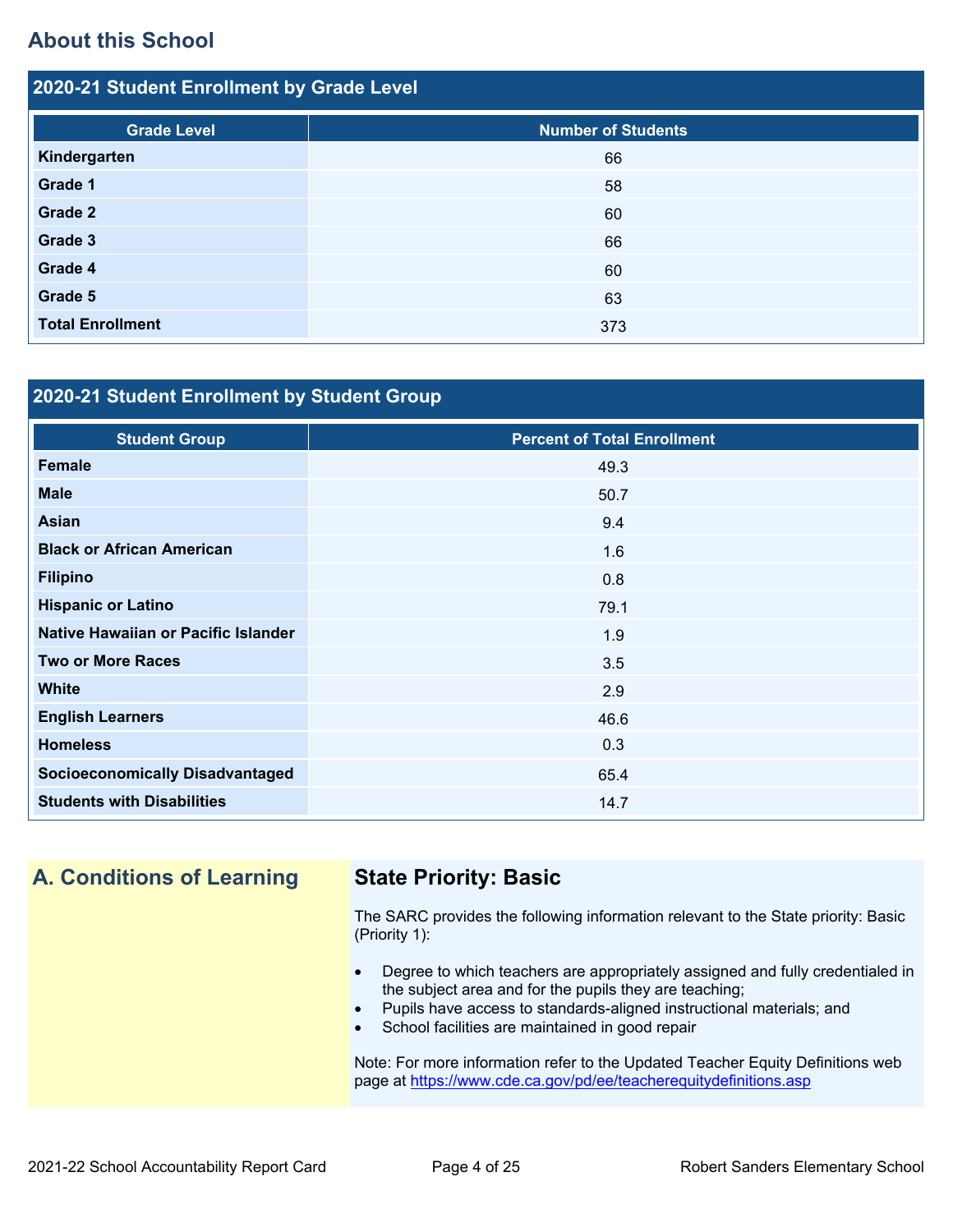| 2019-20 Teacher Preparation and Placement                                                       |         |  |  |  |  |
|-------------------------------------------------------------------------------------------------|---------|--|--|--|--|
| <b>Authorization/Assignment</b>                                                                 | 2019-20 |  |  |  |  |
| Fully (Preliminary or Clear) Credentialed for Subject and Student Placement (properly assigned) |         |  |  |  |  |
| <b>Intern Credential Holders Properly Assigned</b>                                              |         |  |  |  |  |
| Teachers Without Credentials and Misassignments ("ineffective" under ESSA)                      |         |  |  |  |  |
| Credentialed Teachers Assigned Out-of-Field ("out-of-field" under ESSA)                         |         |  |  |  |  |
| Unknown                                                                                         |         |  |  |  |  |
| <b>Total Teaching Positions</b>                                                                 |         |  |  |  |  |
|                                                                                                 |         |  |  |  |  |

Note: The data in this table is based on Full Time Equivalent (FTE) status. One FTE equals one staff member working full time; one FTE could also represent two staff members who each work 50 percent of full time. Additionally, an assignment is defined as a position that an educator is assigned to based on setting, subject, and grade level. An authorization is defined as the services that an educator is authorized to provide to students.

| 2019-20 Teachers Without Credentials and Misassignments (considered "ineffective" under ESSA) |         |  |  |  |  |
|-----------------------------------------------------------------------------------------------|---------|--|--|--|--|
| <b>Authorization/Assignment</b>                                                               | 2019-20 |  |  |  |  |
| <b>Permits and Waivers</b>                                                                    |         |  |  |  |  |
| <b>Misassignments</b>                                                                         |         |  |  |  |  |
| <b>Vacant Positions</b>                                                                       |         |  |  |  |  |
| <b>Total Teachers Without Credentials and Misassignments</b>                                  |         |  |  |  |  |

| 2019-20 Credentialed Teachers Assigned Out-of-Field (considered "out-of-field" under ESSA) |  |  |
|--------------------------------------------------------------------------------------------|--|--|
|                                                                                            |  |  |

| <b>Indicator</b>                                              | 2019-20 |
|---------------------------------------------------------------|---------|
| <b>Credentialed Teachers Authorized on a Permit or Waiver</b> |         |
| <b>Local Assignment Options</b>                               |         |
| <b>Total Out-of-Field Teachers</b>                            |         |

| 2019-20 Class Assignments                                                                                                                           |         |
|-----------------------------------------------------------------------------------------------------------------------------------------------------|---------|
| <b>Indicator</b>                                                                                                                                    | 2019-20 |
| <b>Misassignments for English Learners</b><br>(a percentage of all the classes with English learners taught by teachers that are misassigned)       |         |
| No credential, permit or authorization to teach<br>(a percentage of all the classes taught by teachers with no record of an authorization to teach) |         |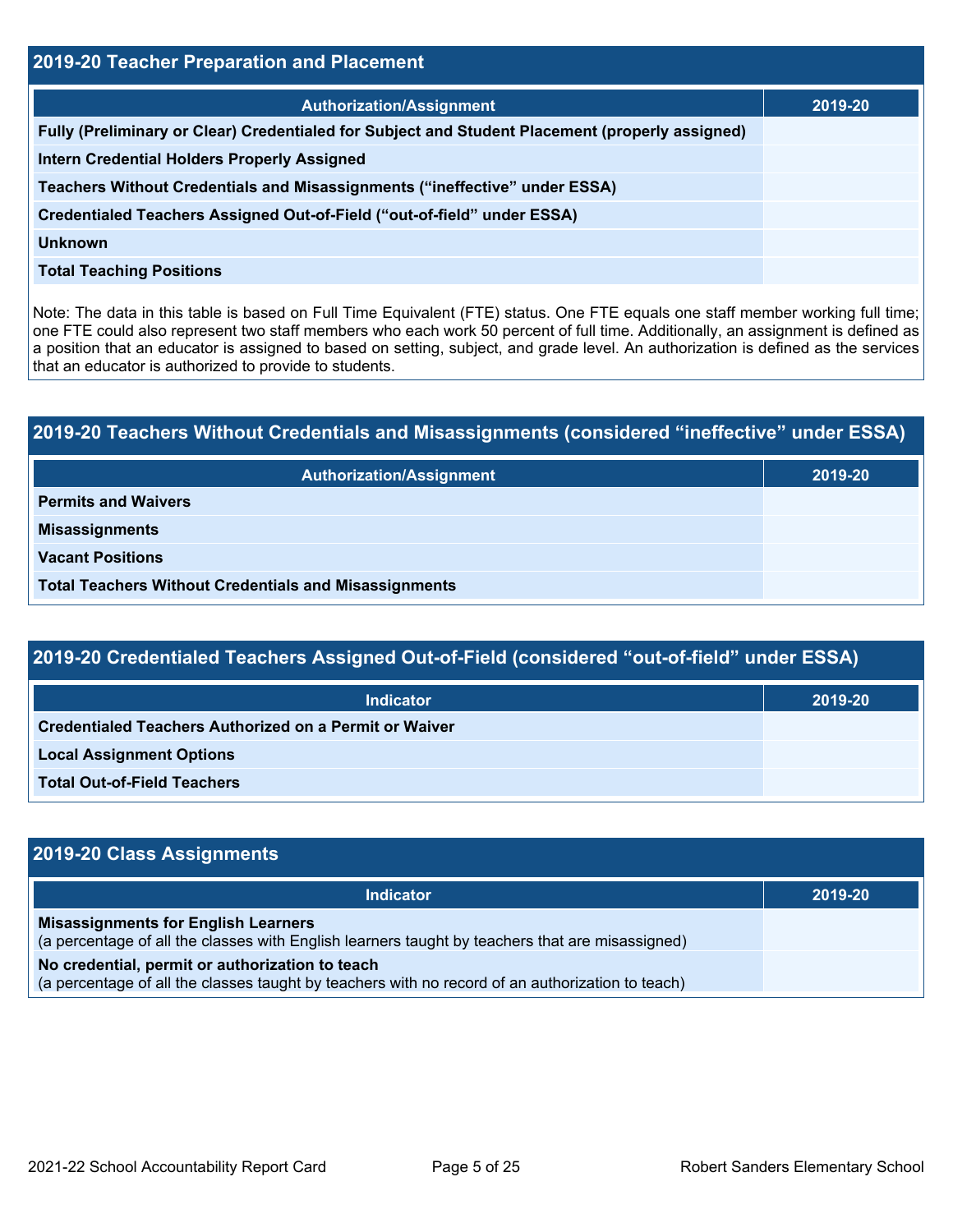### **2021-22 Quality, Currency, Availability of Textbooks and Other Instructional Materials**

The district adopted instructional materials aligned to the CA content standards. The district used a committee to pilot and adopt the most recent adoptions. The district adopted Amplify to ensure our students have access to the he Next Generation Science Standards .

At the beginning of the 2021-2022 school year, the district had the annual Williams audit from the Santa Clara County Office of Education, there were no findings, and to date, there have been no reported insufficiencies. There are sufficient textbooks and instructional materials for all students.

#### **Year and month in which the data were collected Area January 22 and Area January 22**

| <b>Subject</b>                                                        | Textbooks and Other Instructional Materials/year of<br><b>Adoption</b>                                | <b>From</b><br><b>Most</b><br><b>Recent</b><br><b>Adoption</b> | <b>Percent</b><br><b>Students</b><br><b>Lacking Own</b><br><b>Assigned</b><br>Copy |
|-----------------------------------------------------------------------|-------------------------------------------------------------------------------------------------------|----------------------------------------------------------------|------------------------------------------------------------------------------------|
| <b>Reading/Language Arts</b>                                          | Benchmark Advance for grades K-2, adopted Spring 2019 &<br>EL Education for grades 3-5th adopted 2017 | <b>Yes</b>                                                     | $\mathbf 0$                                                                        |
| <b>Mathematics</b>                                                    | Eureka Great Minds for grades K-5, adopted 2016                                                       | <b>Yes</b>                                                     | $\mathbf{0}$                                                                       |
| <b>Science</b>                                                        | Amplify, adopted Spring 2021                                                                          | Yes                                                            | $\mathbf{0}$                                                                       |
| <b>History-Social Science</b>                                         | Studies Weekly - American Legacy, adopted Spring 2021                                                 | Yes                                                            | $\mathbf 0$                                                                        |
| <b>Foreign Language</b>                                               |                                                                                                       |                                                                |                                                                                    |
| <b>Health</b>                                                         |                                                                                                       |                                                                |                                                                                    |
| <b>Visual and Performing Arts</b>                                     |                                                                                                       |                                                                |                                                                                    |
| <b>Science Laboratory Equipment</b><br>$\left($ grades 9-12 $\right)$ |                                                                                                       |                                                                |                                                                                    |

### **School Facility Conditions and Planned Improvements**

Our classrooms provide adequate space for our students. In addition to classrooms, classes have the use of the library, and our multipurpose room. We have a large playground with a large play structure, basketball courts and tether balls. In addition, we have two baseball diamonds and a large lawn area. We have a small playground structure in a separate Kindergarten playground. There are chromebooks and iPads available for all classrooms. The facility has wireless capability. Every teacher has a laptop, projector, and an Apple TV. The students and staff have an extensive list of learning applications to support instruction. The updated central heating and cooling systems maintain a comfortable environment. The campus grounds are expansive and have a generous amount of play areas. Cameras were installed in and around the school building to increase safety.

#### **Year and month of the most recent FIT report** 2021 September

| <b>System Inspected</b>                                             | Rate<br>Good   Fair   Poor | Rate   Rate | <b>Repair Needed and Action Taken or Planned</b> |
|---------------------------------------------------------------------|----------------------------|-------------|--------------------------------------------------|
| <b>Systems:</b><br>Gas Leaks, Mechanical/HVAC, Sewer                | х                          |             |                                                  |
| Interior:<br><b>Interior Surfaces</b>                               | х                          |             |                                                  |
| <b>Cleanliness:</b><br>Overall Cleanliness, Pest/Vermin Infestation | х                          |             |                                                  |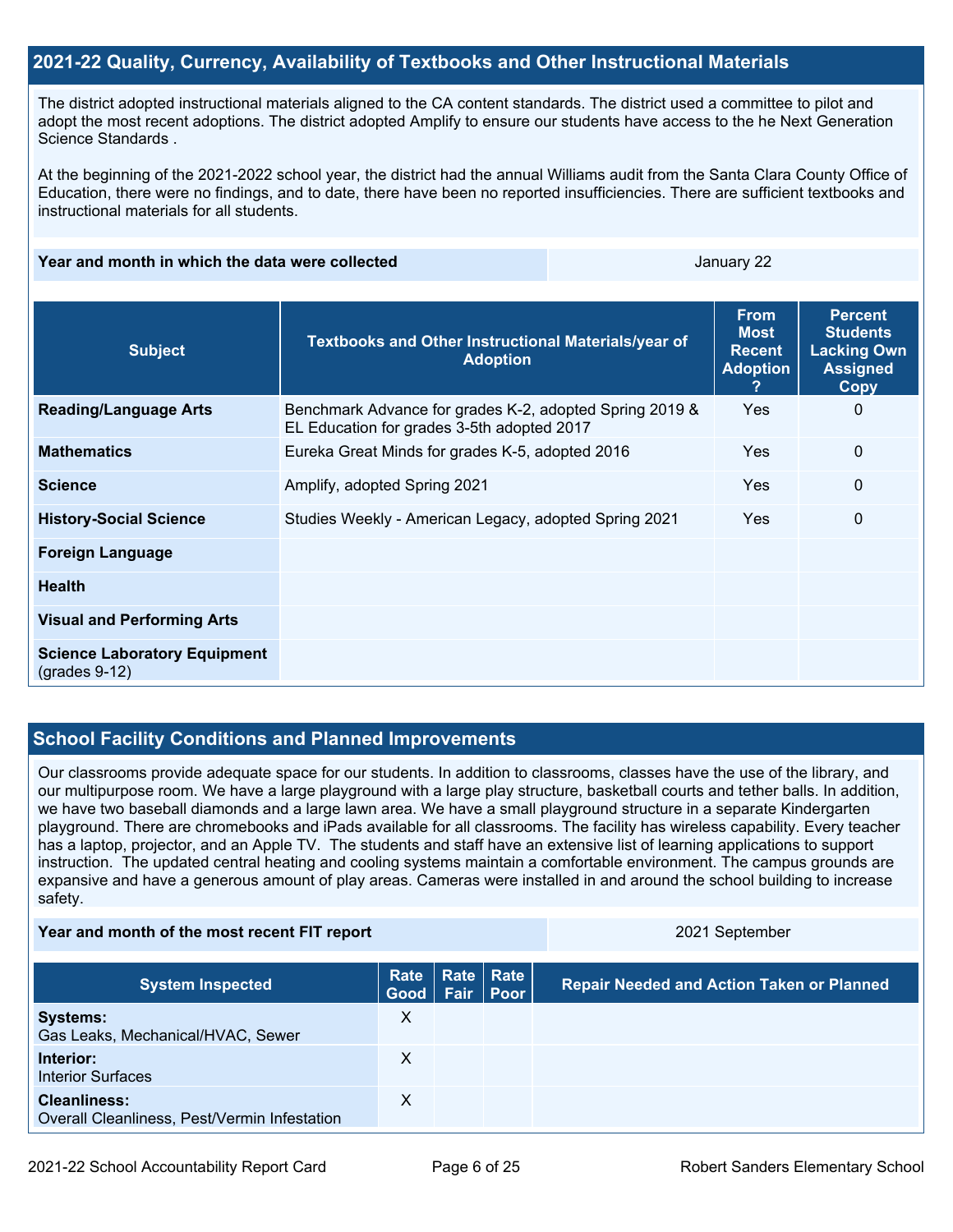| <b>School Facility Conditions and Planned Improvements</b>             |   |  |  |  |  |  |  |
|------------------------------------------------------------------------|---|--|--|--|--|--|--|
| <b>Electrical</b>                                                      | X |  |  |  |  |  |  |
| <b>Restrooms/Fountains:</b><br>Restrooms, Sinks/ Fountains             | X |  |  |  |  |  |  |
| Safety:<br>Fire Safety, Hazardous Materials                            | X |  |  |  |  |  |  |
| Structural:<br><b>Structural Damage, Roofs</b>                         | X |  |  |  |  |  |  |
| External:<br>Playground/School Grounds, Windows/<br>Doors/Gates/Fences | X |  |  |  |  |  |  |

| <b>Overall Facility Rate</b> |      |      |      |
|------------------------------|------|------|------|
| <b>Exemplary</b>             | Good | Fair | Poor |
|                              |      |      |      |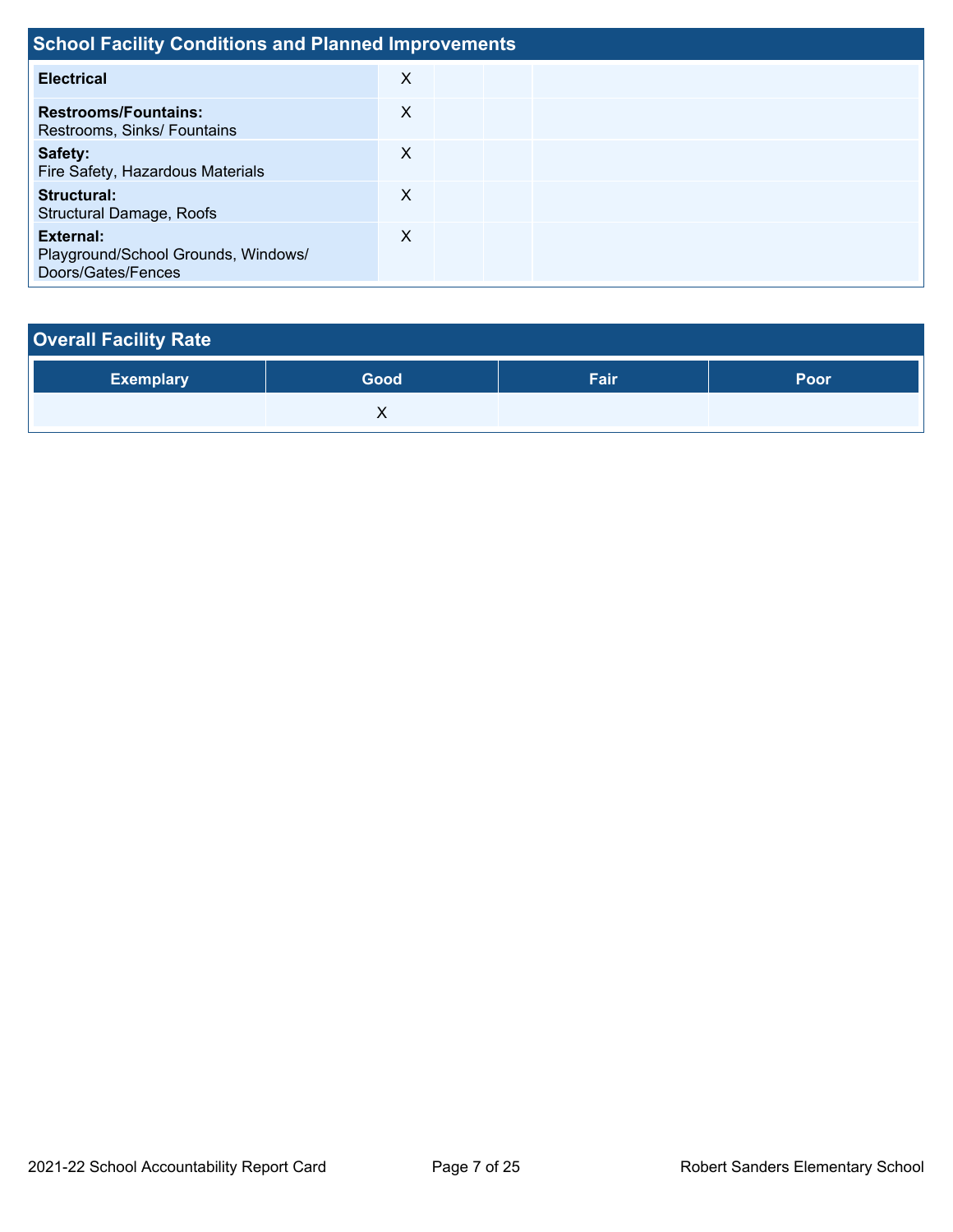## **B. Pupil Outcomes State Priority: Pupil Achievement**

The SARC provides the following information relevant to the State priority: Pupil Achievement (Priority 4):

#### **Statewide Assessments**

(i.e., California Assessment of Student Performance and Progress [CAASPP] System includes the Smarter Balanced Summative Assessments for students in the general education population and the California Alternate Assessments [CAAs] for English language arts/literacy [ELA] and mathematics given in grades three through eight and grade eleven. Only eligible students may participate in the administration of the CAAs. CAAs items are aligned with alternate achievement standards, which are linked with the Common Core State Standards [CCSS] for students with the most significant cognitive disabilities).

The CAASPP System encompasses the following assessments and student participation requirements:

- 1. **Smarter Balanced Summative Assessments and CAAs for ELA** in grades three through eight and grade eleven.
- 2. **Smarter Balanced Summative Assessments and CAAs for mathematics** in grades three through eight and grade eleven.
- 3. **California Science Test (CAST) and CAAs for Science** in grades five, eight, and once in high school (i.e., grade ten, eleven, or twelve).

#### **SARC Reporting in the 2020-2021 School Year Only**

Where the most viable option, LEAs were required to administer the statewide summative assessment in ELA and mathematics. Where a statewide summative assessment was not the most viable option for the LEA (or for one or more gradelevel[s] within the LEA) due to the pandemic, LEAs were allowed to report results from a different assessment that met the criteria established by the State Board of Education (SBE) on March 16, 2021. The assessments were required to be:

- Aligned with CA CCSS for ELA and mathematics;
- Available to students in grades 3 through 8, and grade 11; and
- Uniformly administered across a grade, grade span, school, or district to all eligible students.

#### **Options**

Note that the CAAs could only be administered in-person following health and safety requirements. If it was not viable for the LEA to administer the CAAs in person with health and safety guidelines in place, the LEA was directed to not administer the tests. There were no other assessment options available for the CAAs. Schools administered the Smarter Balanced Summative Assessments for ELA and mathematics, other assessments that meet the SBE criteria, or a combination of both, and they could only choose one of the following:

- Smarter Balanced ELA and mathematics summative assessments;
- Other assessments meeting the SBE criteria; or
- Combination of Smarter Balanced ELA and mathematics summative assessments and other assessments.

The percentage of students who have successfully completed courses that satisfy the requirements for entrance to the University of California and the California State University, or career technical education sequences or programs of study.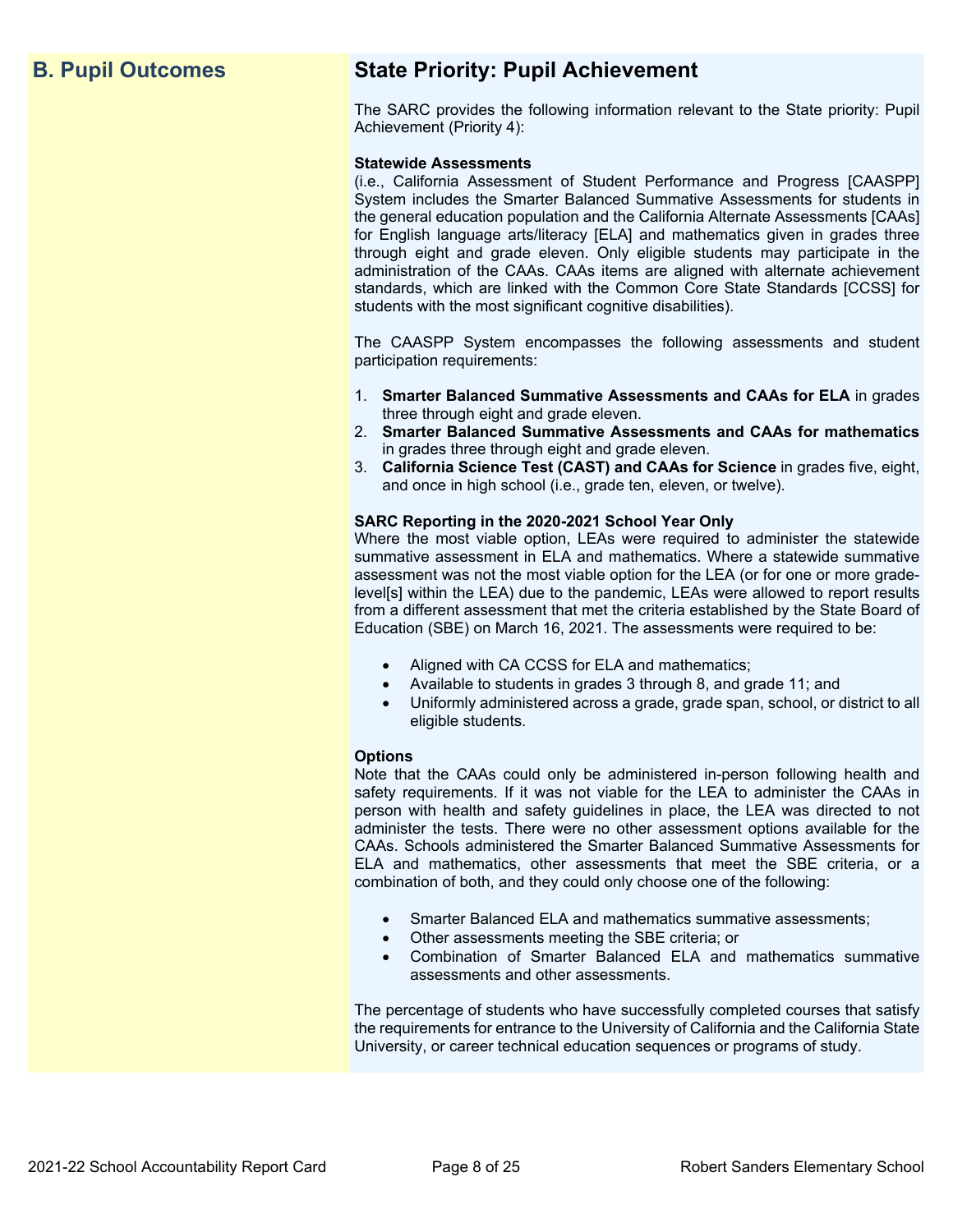## **Percentage of Students Meeting or Exceeding the State Standard on CAASPP**

This table displays CAASPP test results in ELA and mathematics for all students grades three through eight and grade eleven taking and completing a state-administered assessment.

The 2019-2020 data cells with N/A values indicate that the 2019-2020 data are not available due to the COVID-19 pandemic and resulting summative test suspension. The Executive Order N-30-20 was issued which waived the assessment, accountability, and reporting requirements for the 2019-2020 school year.

The 2020-2021 data cells have N/A values because these data are not comparable to other year data due to the COVID-19 pandemic during the 2020-2021 school year. Where the CAASPP assessments in ELA and/or mathematics is not the most viable option, the LEAs were allowed to administer local assessments. Therefore, the 2020-2021 data between school years for the school, district, state are not an accurate comparison. As such, it is inappropriate to compare results of the 2020-2021 school year to other school years.

| <b>Subject</b>                                                       | <b>School</b><br>2019-20 | <b>School</b><br>2020-21 | <b>District</b><br>2019-20 | <b>District</b><br>2020-21 | <b>State</b><br>2019-20 | <b>State</b><br>2020-21 |
|----------------------------------------------------------------------|--------------------------|--------------------------|----------------------------|----------------------------|-------------------------|-------------------------|
| <b>English Language Arts/Literacy</b><br>$\left($ grades 3-8 and 11) | N/A                      | N/A                      | N/A                        | N/A                        | N/A                     | N/A                     |
| <b>Mathematics</b><br>$($ grades 3-8 and 11 $)$                      | N/A                      | N/A                      | N/A                        | N/A                        | N/A                     | N/A                     |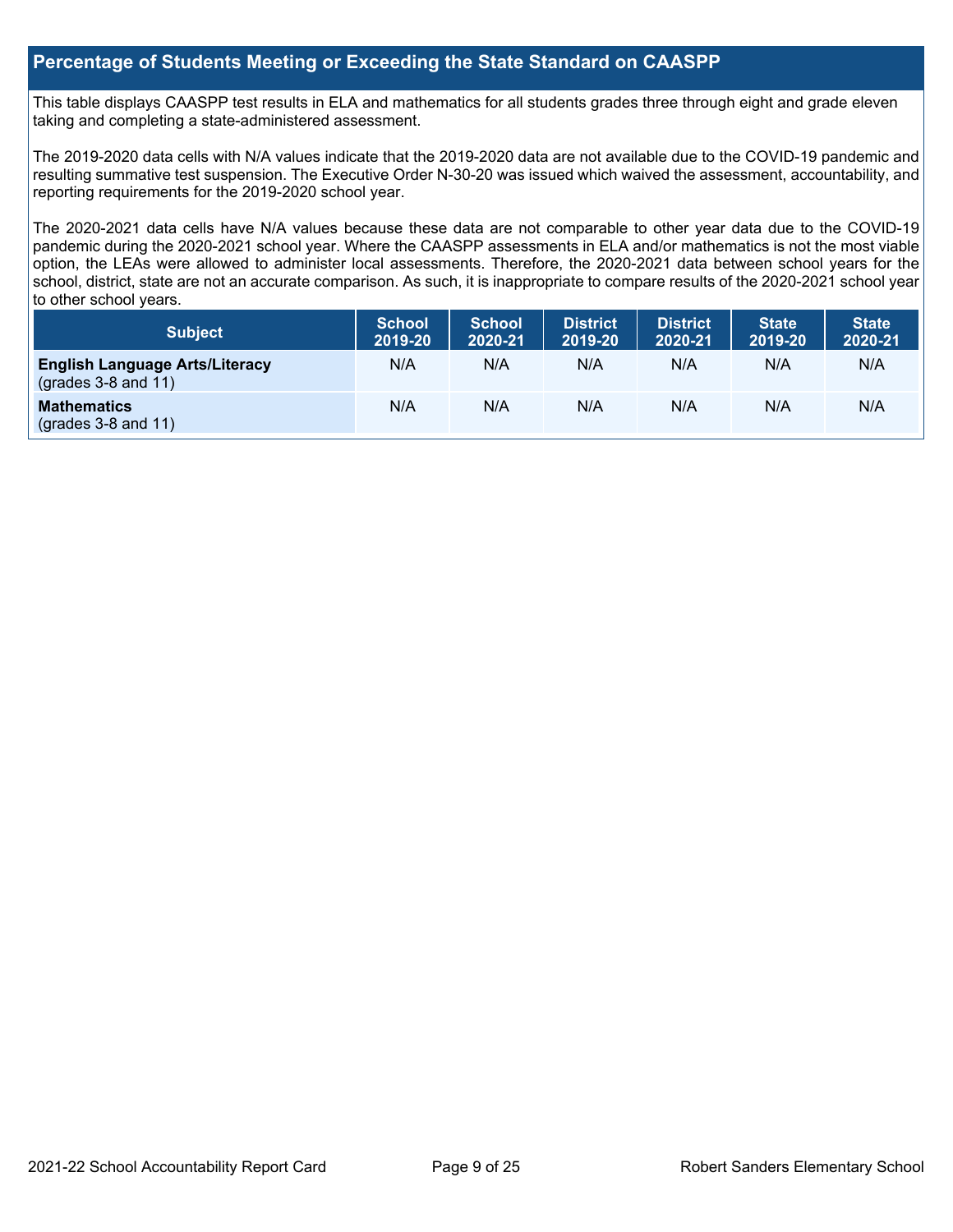## **2020-21 CAASPP Test Results in ELA by Student Group**

This table displays CAASPP test results in ELA by student group for students grades three through eight and grade eleven taking and completing a state-administered assessment. The CDE will populate this table for schools in cases where the school administered the CAASPP assessment. In cases where the school administered a local assessment instead of CAASPP, the CDE will populate this table with "NT" values, meaning this school did not test students using the CAASPP. See the local assessment(s) table for more information.

| <b>CAASPP</b><br><b>Student Groups</b>               | <b>CAASPP</b><br><b>Total</b><br><b>Enrollment</b> | <b>CAASPP</b><br><b>Number</b><br><b>Tested</b> | <b>CAASPP</b><br><b>Percent</b><br><b>Tested</b> | <b>CAASPP</b><br><b>Percent</b><br><b>Not Tested</b> | <b>CAASPP</b><br><b>Percent</b><br>Met or<br><b>Exceeded</b> |
|------------------------------------------------------|----------------------------------------------------|-------------------------------------------------|--------------------------------------------------|------------------------------------------------------|--------------------------------------------------------------|
| <b>All Students</b>                                  | 183                                                | <b>NT</b>                                       | <b>NT</b>                                        | <b>NT</b>                                            | <b>NT</b>                                                    |
| <b>Female</b>                                        | 86                                                 | <b>NT</b>                                       | <b>NT</b>                                        | <b>NT</b>                                            | <b>NT</b>                                                    |
| <b>Male</b>                                          | 97                                                 | <b>NT</b>                                       | <b>NT</b>                                        | <b>NT</b>                                            | <b>NT</b>                                                    |
| American Indian or Alaska Native                     | $\mathbf 0$                                        | $\mathbf 0$                                     | $\mathbf 0$                                      | $\mathbf 0$                                          | 0                                                            |
| <b>Asian</b>                                         | 14                                                 | <b>NT</b>                                       | <b>NT</b>                                        | <b>NT</b>                                            | <b>NT</b>                                                    |
| <b>Black or African American</b>                     | $\overline{\phantom{a}}$                           | <b>NT</b>                                       | <b>NT</b>                                        | <b>NT</b>                                            | <b>NT</b>                                                    |
| <b>Filipino</b>                                      |                                                    | <b>NT</b>                                       | <b>NT</b>                                        | <b>NT</b>                                            | <b>NT</b>                                                    |
| <b>Hispanic or Latino</b>                            | 145                                                | <b>NT</b>                                       | <b>NT</b>                                        | <b>NT</b>                                            | <b>NT</b>                                                    |
| <b>Native Hawaiian or Pacific Islander</b>           | $-\!$                                              | <b>NT</b>                                       | <b>NT</b>                                        | <b>NT</b>                                            | <b>NT</b>                                                    |
| <b>Two or More Races</b>                             | $- -$                                              | <b>NT</b>                                       | <b>NT</b>                                        | <b>NT</b>                                            | <b>NT</b>                                                    |
| <b>White</b>                                         | $\overline{\phantom{a}}$                           | <b>NT</b>                                       | <b>NT</b>                                        | <b>NT</b>                                            | <b>NT</b>                                                    |
| <b>English Learners</b>                              | 97                                                 | <b>NT</b>                                       | <b>NT</b>                                        | <b>NT</b>                                            | <b>NT</b>                                                    |
| <b>Foster Youth</b>                                  | $\mathbf 0$                                        | $\mathbf 0$                                     | $\mathbf 0$                                      | $\mathbf 0$                                          | 0                                                            |
| <b>Homeless</b>                                      | $\mathbf 0$                                        | $\pmb{0}$                                       | $\mathbf 0$                                      | $\mathbf 0$                                          | 0                                                            |
| <b>Military</b>                                      | $\mathbf 0$                                        | $\mathbf 0$                                     | $\mathbf 0$                                      | $\mathbf 0$                                          | $\mathbf 0$                                                  |
| <b>Socioeconomically Disadvantaged</b>               | 105                                                | <b>NT</b>                                       | <b>NT</b>                                        | <b>NT</b>                                            | <b>NT</b>                                                    |
| <b>Students Receiving Migrant Education Services</b> | $\overline{\phantom{a}}$                           | <b>NT</b>                                       | <b>NT</b>                                        | <b>NT</b>                                            | <b>NT</b>                                                    |
| <b>Students with Disabilities</b>                    | 41                                                 | <b>NT</b>                                       | <b>NT</b>                                        | <b>NT</b>                                            | <b>NT</b>                                                    |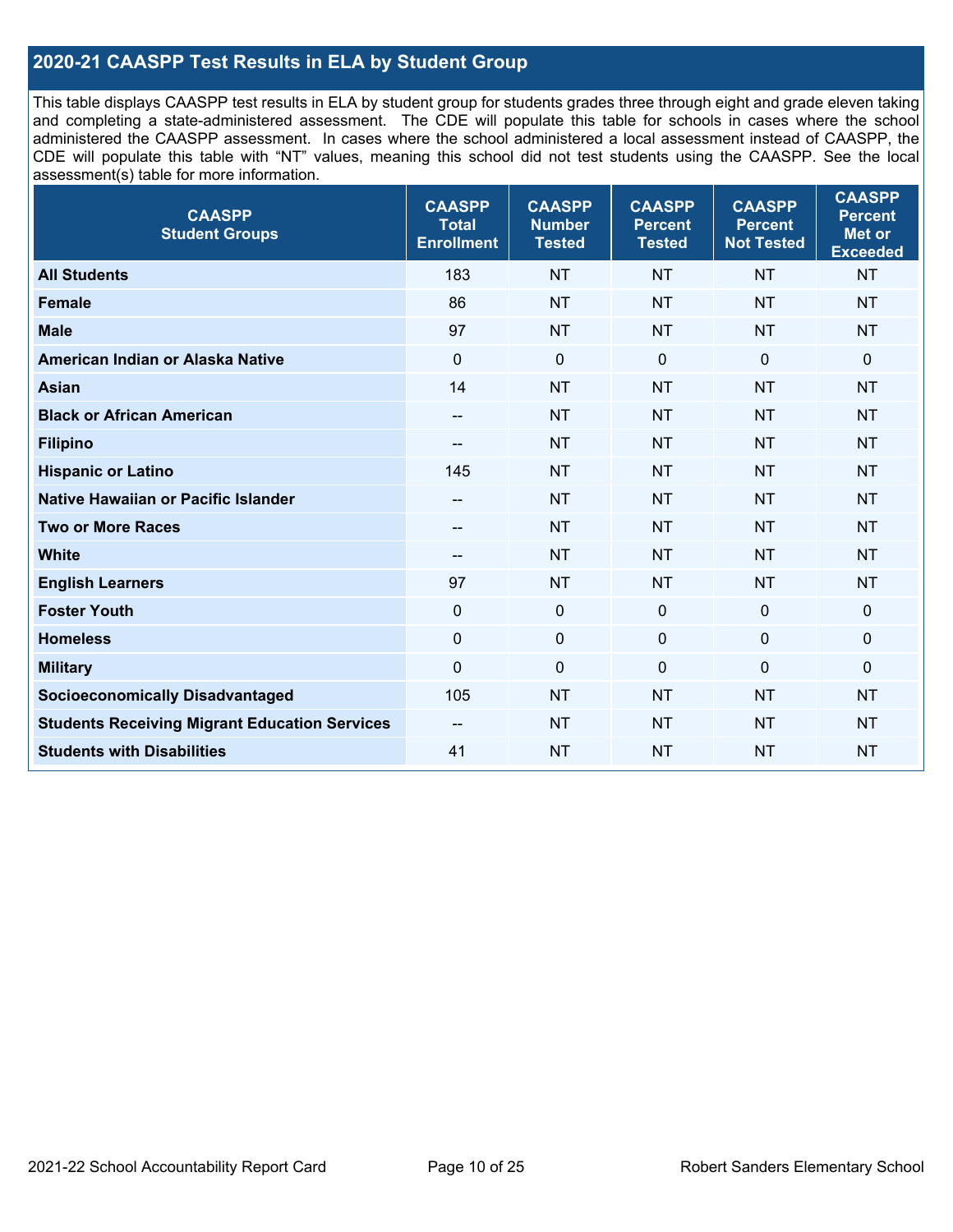## **2020-21 CAASPP Test Results in Math by Student Group**

This table displays CAASPP test results in Math by student group for students grades three through eight and grade eleven taking and completing a state-administered assessment. The CDE will populate this table for schools in cases where the school administered the CAASPP assessment. In cases where the school administered a local assessment instead of CAASPP, the CDE will populate this table with "NT" values, meaning this school did not test students using the CAASPP. See the local assessment(s) table for more information.

| <b>CAASPP</b><br><b>Student Groups</b>               | <b>CAASPP</b><br><b>Total</b><br><b>Enrollment</b> | <b>CAASPP</b><br><b>Number</b><br><b>Tested</b> | <b>CAASPP</b><br><b>Percent</b><br><b>Tested</b> | <b>CAASPP</b><br><b>Percent</b><br><b>Not Tested</b> | <b>CAASPP</b><br><b>Percent</b><br><b>Met or</b><br><b>Exceeded</b> |
|------------------------------------------------------|----------------------------------------------------|-------------------------------------------------|--------------------------------------------------|------------------------------------------------------|---------------------------------------------------------------------|
| <b>All Students</b>                                  | 183                                                | <b>NT</b>                                       | <b>NT</b>                                        | <b>NT</b>                                            | <b>NT</b>                                                           |
| <b>Female</b>                                        | 86                                                 | <b>NT</b>                                       | <b>NT</b>                                        | <b>NT</b>                                            | <b>NT</b>                                                           |
| <b>Male</b>                                          | 97                                                 | <b>NT</b>                                       | <b>NT</b>                                        | <b>NT</b>                                            | <b>NT</b>                                                           |
| American Indian or Alaska Native                     | $\mathbf 0$                                        | $\pmb{0}$                                       | $\mathbf 0$                                      | $\overline{0}$                                       | $\pmb{0}$                                                           |
| <b>Asian</b>                                         | 14                                                 | <b>NT</b>                                       | <b>NT</b>                                        | <b>NT</b>                                            | <b>NT</b>                                                           |
| <b>Black or African American</b>                     | $\overline{\phantom{m}}$                           | <b>NT</b>                                       | <b>NT</b>                                        | <b>NT</b>                                            | <b>NT</b>                                                           |
| <b>Filipino</b>                                      | --                                                 | <b>NT</b>                                       | <b>NT</b>                                        | <b>NT</b>                                            | <b>NT</b>                                                           |
| <b>Hispanic or Latino</b>                            | 145                                                | <b>NT</b>                                       | <b>NT</b>                                        | <b>NT</b>                                            | <b>NT</b>                                                           |
| <b>Native Hawaiian or Pacific Islander</b>           | $\hspace{0.05cm}$ – $\hspace{0.05cm}$              | <b>NT</b>                                       | <b>NT</b>                                        | <b>NT</b>                                            | <b>NT</b>                                                           |
| <b>Two or More Races</b>                             | --                                                 | <b>NT</b>                                       | <b>NT</b>                                        | <b>NT</b>                                            | <b>NT</b>                                                           |
| <b>White</b>                                         | $\qquad \qquad -$                                  | <b>NT</b>                                       | <b>NT</b>                                        | <b>NT</b>                                            | <b>NT</b>                                                           |
| <b>English Learners</b>                              | 97                                                 | <b>NT</b>                                       | <b>NT</b>                                        | <b>NT</b>                                            | <b>NT</b>                                                           |
| <b>Foster Youth</b>                                  | $\mathbf{0}$                                       | $\mathbf 0$                                     | $\mathbf 0$                                      | 0                                                    | $\mathbf 0$                                                         |
| <b>Homeless</b>                                      | $\mathbf 0$                                        | $\mathbf 0$                                     | $\mathbf 0$                                      | $\mathbf 0$                                          | $\mathbf 0$                                                         |
| <b>Military</b>                                      | $\mathbf 0$                                        | $\pmb{0}$                                       | $\mathbf 0$                                      | 0                                                    | $\mathbf 0$                                                         |
| <b>Socioeconomically Disadvantaged</b>               | 105                                                | <b>NT</b>                                       | <b>NT</b>                                        | <b>NT</b>                                            | <b>NT</b>                                                           |
| <b>Students Receiving Migrant Education Services</b> | $- -$                                              | <b>NT</b>                                       | <b>NT</b>                                        | <b>NT</b>                                            | <b>NT</b>                                                           |
| <b>Students with Disabilities</b>                    | 41                                                 | <b>NT</b>                                       | <b>NT</b>                                        | <b>NT</b>                                            | <b>NT</b>                                                           |

## **2020-21 Local Assessment Test Results in ELA by Student Group**

This table displays Local Assessment test results in ELA by student group for students grades three through eight and grade eleven. LEAs/schools will populate this table for schools in cases where the school administered a local assessment. In cases where the school administered the CAASPP assessment, LEAs/schools will populate this table with "N/A" values in all cells, meaning this table is Not Applicable for this school.

| <b>Edcite</b><br><b>Student Groups</b> | <b>Edcite</b><br><b>Total</b><br><b>Enrollment</b> | <b>Edcite</b><br><b>Number</b><br><b>Tested</b> | <b>Edcite</b><br><b>Percent</b><br>Tested | <b>Edcite</b><br><b>Percent</b><br><b>Not Tested</b> | <b>Edcite</b><br><b>Percent</b><br><b>At or Above</b><br><b>Grade Level</b> |
|----------------------------------------|----------------------------------------------------|-------------------------------------------------|-------------------------------------------|------------------------------------------------------|-----------------------------------------------------------------------------|
| <b>All Students</b>                    | 190                                                | 146                                             | 77%                                       | 23%                                                  | 21%                                                                         |
| <b>Female</b>                          | 86                                                 | 64                                              | 74%                                       | 26%                                                  | 17%                                                                         |
| <b>Male</b>                            | 104                                                | 82                                              | 79.00%                                    | 21%                                                  | 23%                                                                         |
| American Indian or Alaska Native       | 17                                                 | 13                                              | 76%                                       | 24%                                                  | 38%                                                                         |
| Asian                                  | 17                                                 | 15                                              | 88%                                       | 12%                                                  | 47%                                                                         |

2021-22 School Accountability Report Card Page 11 of 25 Robert Sanders Elementary School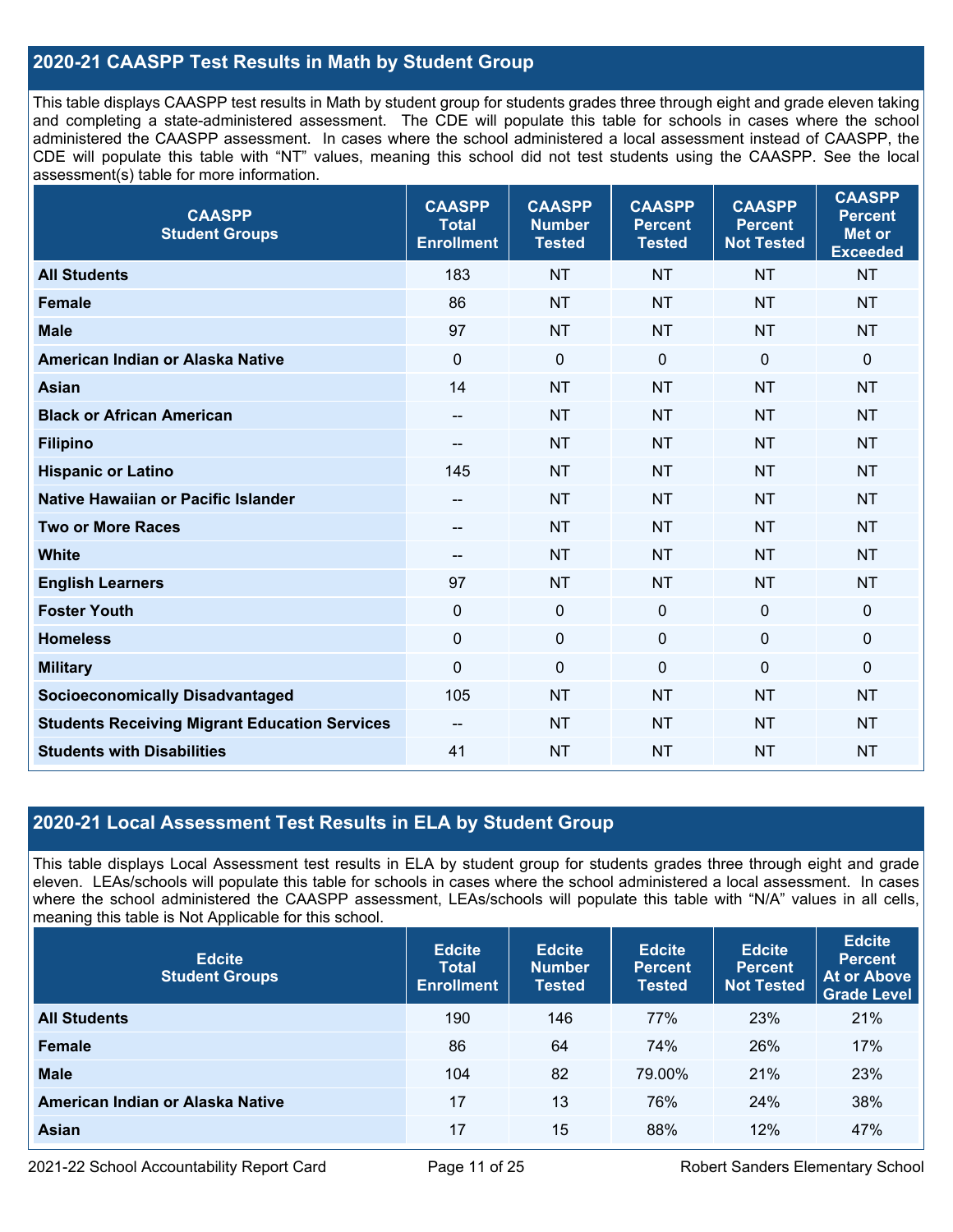| <b>Black or African American</b>                                                           | 6              | 5              | 83.00%       | 17%          | $\mathbf 0$  |
|--------------------------------------------------------------------------------------------|----------------|----------------|--------------|--------------|--------------|
| <b>Filipino</b>                                                                            | 2              | $\overline{2}$ | 100%         | $\mathbf{0}$ | $\mathbf{0}$ |
| <b>Hispanic or Latino</b>                                                                  | 151            | 111            | 70.00%       | 30%          | 14%          |
| Native Hawaiian or Pacific Islander                                                        | 6              | 5              | 83.00%       | 17.00%       | 33.33% 2     |
| <b>Two or More Races</b>                                                                   | 12             | $\overline{7}$ | 59%          | 41%          | 71%          |
| <b>White</b>                                                                               | 23             | 19             | 83%          | 17%          | 11%          |
| <b>English Learners</b>                                                                    | 100            | 75             | 75%          | 25%          | 11%          |
| <b>Foster Youth</b>                                                                        | $\Omega$       | $\mathbf 0$    | $\mathbf{0}$ | $\mathbf{0}$ | $\mathbf 0$  |
| <b>Homeless</b>                                                                            | $\Omega$       | $\mathbf 0$    | $\Omega$     | $\mathbf{0}$ | $\mathbf{0}$ |
| <b>Military</b>                                                                            | $\Omega$       | $\mathbf 0$    | $\Omega$     | $\Omega$     | $\mathbf 0$  |
| <b>Socioeconomically Disadvantaged</b>                                                     | 123            | 92             | 74.00%       | 26%          | 18%          |
| <b>Students Receiving Migrant Education Services</b>                                       | $\overline{4}$ | 4              | 100%         | $\mathbf{0}$ | $\mathbf 0$  |
| <b>Students with Disabilities</b>                                                          | 39             | 13             | 33.00%       | 67%          | 8%           |
| *At or above the grade-level standard in the context of the local assessment administered. |                |                |              |              |              |

## **2020-21 Local Assessment Test Results in Math by Student Group**

This table displays Local Assessment test results in Math by student group for students grades three through eight and grade eleven. LEAs/schools will populate this table for schools in cases where the school administered a local assessment. In cases where the school administered the CAASPP assessment, LEAs/schools will populate this table with "N/A" values in all cells, meaning this table is Not Applicable for this school.

| <b>Edcite</b><br><b>Student Groups</b>               | <b>Edcite</b><br><b>Total</b><br><b>Enrollment</b> | <b>Edcite</b><br><b>Number</b><br><b>Tested</b> | <b>Edcite</b><br><b>Percent</b><br><b>Tested</b> | <b>Edcite</b><br><b>Percent</b><br><b>Not Tested</b> | <b>Edcite</b><br><b>Percent</b><br><b>At or Above</b><br><b>Grade Level</b> |
|------------------------------------------------------|----------------------------------------------------|-------------------------------------------------|--------------------------------------------------|------------------------------------------------------|-----------------------------------------------------------------------------|
| <b>All Students</b>                                  | 190                                                | 152                                             | 80%                                              | 20%                                                  | 53                                                                          |
| <b>Female</b>                                        | 86                                                 | 69                                              | 80%                                              | 20%                                                  | 30%                                                                         |
| <b>Male</b>                                          | 104                                                | 83                                              | 80%                                              | 20%                                                  | 39%                                                                         |
| American Indian or Alaska Native                     | 17                                                 | 16                                              | 94%                                              | 6%                                                   | 36%                                                                         |
| <b>Asian</b>                                         | 17                                                 | 15                                              | 88%                                              | 12%                                                  | 33%                                                                         |
| <b>Black or African American</b>                     | 6                                                  | $6\phantom{1}$                                  | 100%                                             | 0                                                    | 67%                                                                         |
| <b>Filipino</b>                                      | $\overline{2}$                                     | $\overline{2}$                                  | 100%                                             | 0                                                    | 0                                                                           |
| <b>Hispanic or Latino</b>                            | 151                                                | 119                                             | 79%                                              | 21%                                                  | 32%                                                                         |
| <b>Native Hawaiian or Pacific Islander</b>           | $6\phantom{1}$                                     | $\overline{2}$                                  | 33%                                              | 67%                                                  | 0                                                                           |
| <b>Two or More Races</b>                             | 12                                                 | 8                                               | 67%                                              | 33%                                                  | 50%                                                                         |
| <b>White</b>                                         | 23                                                 | 18                                              | 78%                                              | 22%                                                  | 50%                                                                         |
| <b>English Learners</b>                              | 100                                                | 85                                              | 85%                                              | 15%                                                  | 35%                                                                         |
| <b>Foster Youth</b>                                  | $\mathbf 0$                                        | $\mathbf 0$                                     | $\mathbf{0}$                                     | $\mathbf 0$                                          | 0                                                                           |
| <b>Homeless</b>                                      | 0                                                  | $\mathbf 0$                                     | $\mathbf 0$                                      | $\Omega$                                             | 0                                                                           |
| <b>Military</b>                                      | 0                                                  | $\mathbf 0$                                     | $\Omega$                                         | $\overline{0}$                                       | 0                                                                           |
| <b>Socioeconomically Disadvantaged</b>               | 123                                                | 104                                             | 85%                                              | 15%                                                  | 38%                                                                         |
| <b>Students Receiving Migrant Education Services</b> | 4                                                  | 3                                               | 75%                                              | 25%                                                  | 67%                                                                         |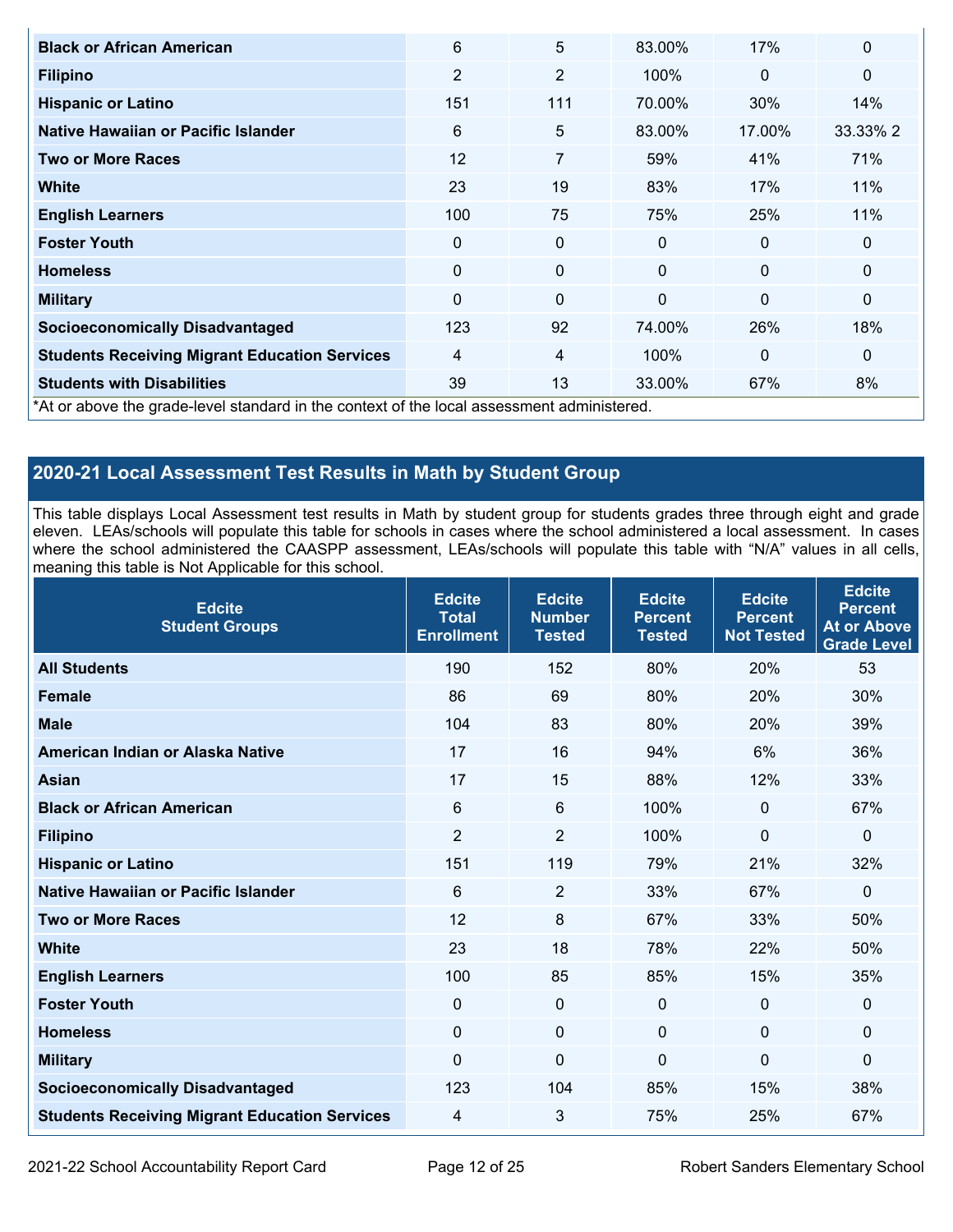| <b>Students with Disabilities</b>                                                                               | 39 | 36 | 92% | 8% | 33% |  |  |
|-----------------------------------------------------------------------------------------------------------------|----|----|-----|----|-----|--|--|
| ♦ A theory before the consider the collection of the theory of the term of the collection of the destructure of |    |    |     |    |     |  |  |

\*At or above the grade-level standard in the context of the local assessment administered.

## **CAASPP Test Results in Science for All Students**

This table displays the percentage of all students grades five, eight, and High School meeting or exceeding the State Standard.

The 2019-2020 data cells with N/A values indicate that the 2019-2020 data are not available due to the COVID-19 pandemic and resulting summative testing suspension. The Executive Order N-30-20 was issued which waived the assessment, accountability, and reporting requirements for the 2019-2020 school year.

For any 2020-2021 data cells with N/T values indicate that this school did not test students using the CAASPP Science.

| Subject                                         | <b>School</b> | <b>School</b> | <b>District</b>   | <b>District</b> | <b>State</b> | State <sup>1</sup> |
|-------------------------------------------------|---------------|---------------|-------------------|-----------------|--------------|--------------------|
|                                                 | 2019-20       | 2020-21       | $ 2019-20\rangle$ | 2020-21         | 2019-20      | 2020-21            |
| <b>Science</b><br>(grades 5, 8 and high school) | N/A           | N1            | N/A               | NT              | N/A          | 28.72              |

## **2020-21 CAASPP Test Results in Science by Student Group**

This table displays CAASPP test results in Science by student group for students grades five, eight, and High School. For any data cells with N/T values indicate that this school did not test students using the CAASPP Science.

| <b>Student Group</b>                                 | <b>Total</b><br><b>Enrollment</b> | <b>Number</b><br><b>Tested</b> | <b>Percent</b><br><b>Tested</b> | <b>Percent</b><br><b>Not Tested</b> | <b>Percent</b><br><b>Met or</b><br><b>Exceeded</b> |
|------------------------------------------------------|-----------------------------------|--------------------------------|---------------------------------|-------------------------------------|----------------------------------------------------|
| <b>All Students</b>                                  | 61                                | <b>NT</b>                      | <b>NT</b>                       | <b>NT</b>                           | <b>NT</b>                                          |
| <b>Female</b>                                        | 27                                | <b>NT</b>                      | <b>NT</b>                       | <b>NT</b>                           | <b>NT</b>                                          |
| <b>Male</b>                                          | 34                                | <b>NT</b>                      | <b>NT</b>                       | <b>NT</b>                           | <b>NT</b>                                          |
| American Indian or Alaska Native                     | 0                                 | $\mathbf 0$                    | $\mathbf 0$                     | $\overline{0}$                      | $\mathbf 0$                                        |
| <b>Asian</b>                                         | $-$                               | <b>NT</b>                      | <b>NT</b>                       | <b>NT</b>                           | <b>NT</b>                                          |
| <b>Black or African American</b>                     |                                   | <b>NT</b>                      | <b>NT</b>                       | <b>NT</b>                           | <b>NT</b>                                          |
| <b>Filipino</b>                                      | --                                | <b>NT</b>                      | <b>NT</b>                       | <b>NT</b>                           | <b>NT</b>                                          |
| <b>Hispanic or Latino</b>                            | 45                                | <b>NT</b>                      | <b>NT</b>                       | <b>NT</b>                           | <b>NT</b>                                          |
| Native Hawaiian or Pacific Islander                  | $\overline{0}$                    | $\mathbf 0$                    | $\mathbf{0}$                    | $\overline{0}$                      | $\mathbf{0}$                                       |
| <b>Two or More Races</b>                             |                                   | <b>NT</b>                      | <b>NT</b>                       | <b>NT</b>                           | <b>NT</b>                                          |
| <b>White</b>                                         | --                                | <b>NT</b>                      | <b>NT</b>                       | <b>NT</b>                           | <b>NT</b>                                          |
| <b>English Learners</b>                              | 31                                | <b>NT</b>                      | <b>NT</b>                       | <b>NT</b>                           | <b>NT</b>                                          |
| <b>Foster Youth</b>                                  | $\mathbf 0$                       | $\mathbf 0$                    | $\mathbf 0$                     | $\mathbf 0$                         | $\mathbf 0$                                        |
| <b>Homeless</b>                                      | 0                                 | $\pmb{0}$                      | $\mathbf 0$                     | $\mathbf 0$                         | $\mathbf 0$                                        |
| <b>Military</b>                                      | 0                                 | 0                              | $\mathbf 0$                     | $\mathbf 0$                         | $\mathbf 0$                                        |
| <b>Socioeconomically Disadvantaged</b>               | 35                                | <b>NT</b>                      | <b>NT</b>                       | <b>NT</b>                           | <b>NT</b>                                          |
| <b>Students Receiving Migrant Education Services</b> | $- -$                             | <b>NT</b>                      | <b>NT</b>                       | <b>NT</b>                           | <b>NT</b>                                          |
| <b>Students with Disabilities</b>                    | 21                                | <b>NT</b>                      | <b>NT</b>                       | <b>NT</b>                           | <b>NT</b>                                          |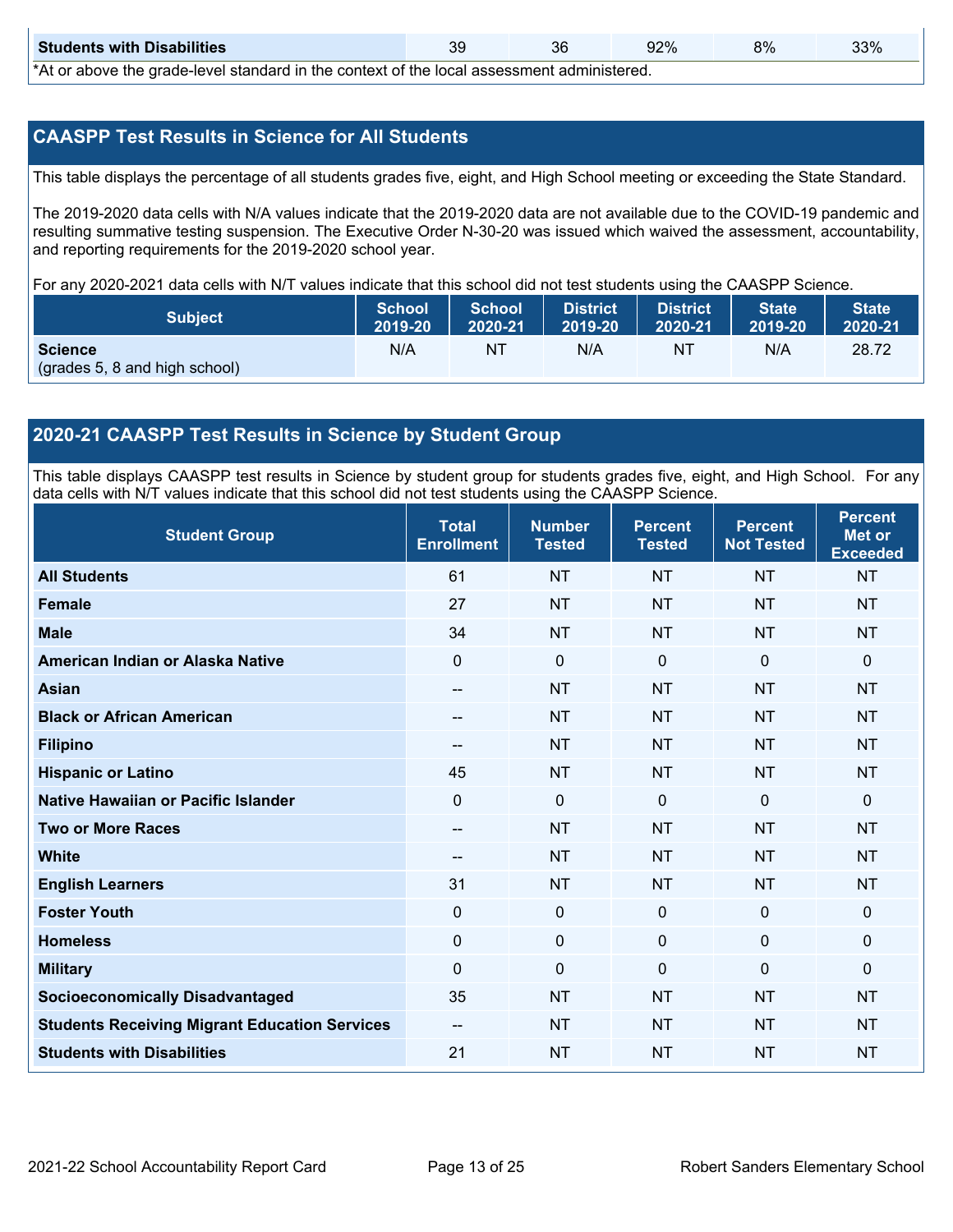## **B. Pupil Outcomes State Priority: Other Pupil Outcomes**

The SARC provides the following information relevant to the State priority: Other Pupil Outcomes (Priority 8): Pupil outcomes in the subject area of physical education.

## **2020-21 California Physical Fitness Test Results**

Due to the COVID-19 crisis, the Physical Fitness Test was suspended during the 2020-2021 school year and therefore no data are reported and each cell in this table is populated with "N/A."

| <b>Grade Level</b> | <b>Four of Six Fitness Standards</b> | <b>Five of Six Fitness Standards</b> | Percentage of Students Meeting   Percentage of Students Meeting   Percentage of Students Meeting<br>Six of Six Fitness Standards |
|--------------------|--------------------------------------|--------------------------------------|----------------------------------------------------------------------------------------------------------------------------------|
| Grade 5            | N/A                                  | N/A                                  | N/A                                                                                                                              |
| Grade 7            | N/A                                  | N/A                                  | N/A                                                                                                                              |
| Grade 9            | N/A                                  | N/A                                  | N/A                                                                                                                              |

## **C. Engagement State Priority: Parental Involvement**

The SARC provides the following information relevant to the State priority: Parental Involvement (Priority 3): Efforts the school district makes to seek parent input in making decisions regarding the school district and at each school site.

## **2021-22 Opportunities for Parental Involvement**

Robert Sanders Elementary School is a community school. Throughout the year our doors are open for parent involvement, but have been limited due to the COVID 19 pandemic. Parents are traditionally visible on campus, and with COVID safety regulations, our families have had open communication with our staff via Google Meets, Zoom, emails and phone calls.

Our PTA is active and meets several times a year for a formal meeting, and collaborate regularly to discuss upcoming events and our academic program. Due to the pandemic, our family events have been placed on hold. Instead, during our PTA meetings, we have partnered with Alum Rock Counseling services to offer workshops for our families with tips on supporting their families through the pandemic lifestyle and how to identify if their children are in need of additional support.

We also have an active School Site Council that monitors the Single School Plan and school budgets. We have an active district-wide English Language Advisory Committee.

The Proud Parenting Program (Triple P) has been available to our families which offers families two opportunities for support – Case Management and a Parenting Workshop Series. Parents can participate virtually due to the pandemic.

We have a part-time Family Case Manager who assists in helping to connect families to our school community and resources they may be in need of.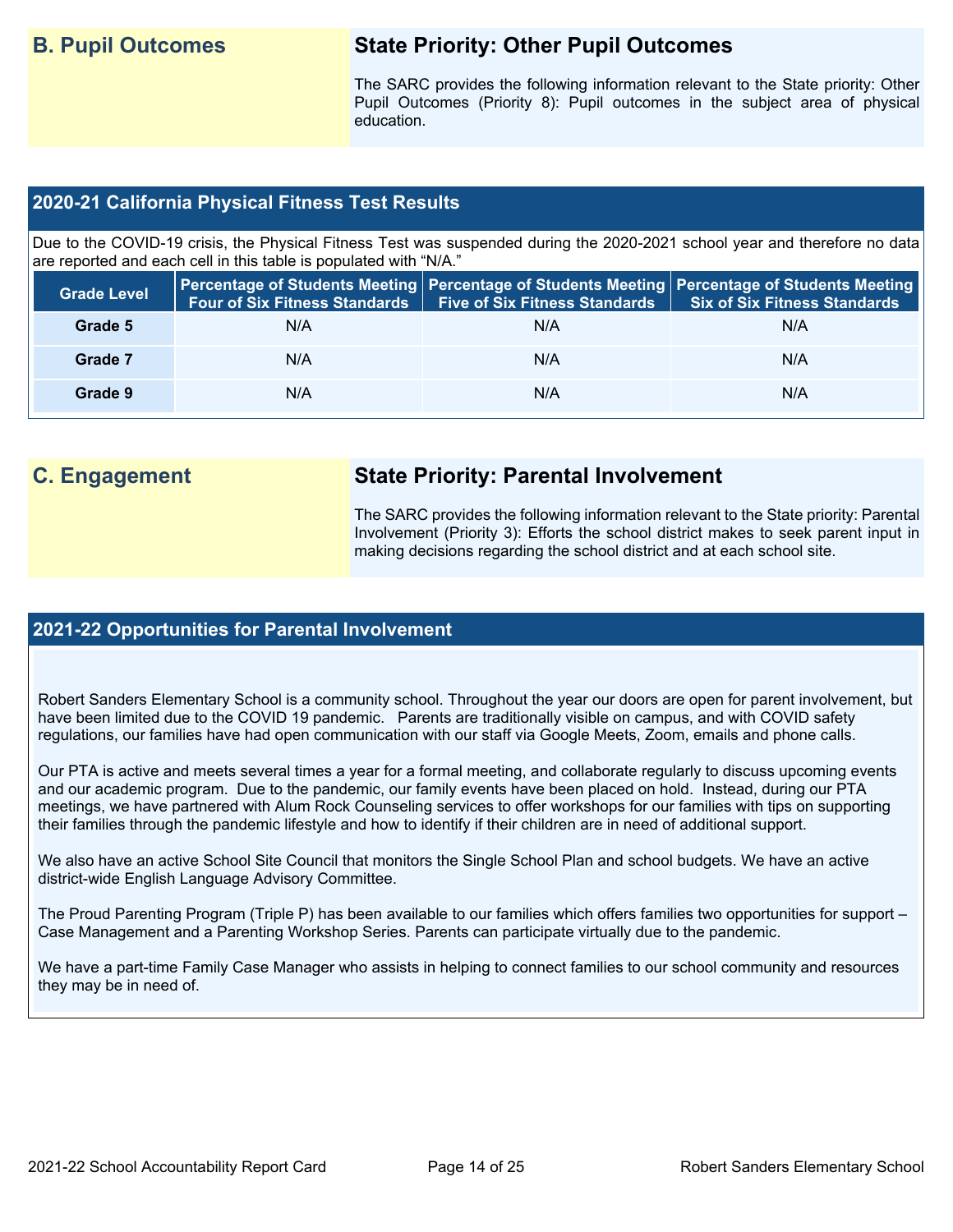## **2020-21 Chronic Absenteeism by Student Group**

| <b>Student Group</b>                                 | <b>Cumulative</b><br><b>Enrollment</b> | <b>Chronic</b><br><b>Absenteeism</b><br><b>Eligible Enrollment</b> | <b>Chronic</b><br><b>Absenteeism</b><br><b>Count</b> | <b>Chronic</b><br><b>Absenteeism</b><br><b>Rate</b> |
|------------------------------------------------------|----------------------------------------|--------------------------------------------------------------------|------------------------------------------------------|-----------------------------------------------------|
| <b>All Students</b>                                  | 393                                    | 386                                                                | $\overline{2}$                                       | 0.5                                                 |
| <b>Female</b>                                        | 192                                    | 190                                                                | 0                                                    | 0.0                                                 |
| <b>Male</b>                                          | 201                                    | 196                                                                | $\overline{2}$                                       | 1.0                                                 |
| American Indian or Alaska Native                     | $\Omega$                               | $\mathbf{0}$                                                       | 0                                                    | 0.0                                                 |
| <b>Asian</b>                                         | 38                                     | 36                                                                 | $\mathbf 0$                                          | 0.0                                                 |
| <b>Black or African American</b>                     | 6                                      | 6                                                                  | 0                                                    | 0.0                                                 |
| <b>Filipino</b>                                      | 3                                      | $\mathfrak{S}$                                                     | $\mathbf{0}$                                         | 0.0                                                 |
| <b>Hispanic or Latino</b>                            | 310                                    | 305                                                                | $\overline{2}$                                       | 0.7                                                 |
| Native Hawaiian or Pacific Islander                  | 7                                      | $\overline{7}$                                                     | 0                                                    | 0.0                                                 |
| <b>Two or More Races</b>                             | 15                                     | 15                                                                 | 0                                                    | 0.0                                                 |
| White                                                | 11                                     | 11                                                                 | 0                                                    | 0.0                                                 |
| <b>English Learners</b>                              | 191                                    | 190                                                                | 0                                                    | 0.0                                                 |
| <b>Foster Youth</b>                                  | $\Omega$                               | $\mathbf{0}$                                                       | $\Omega$                                             | 0.0                                                 |
| <b>Homeless</b>                                      | 8                                      | 8                                                                  | 0                                                    | 0.0                                                 |
| <b>Socioeconomically Disadvantaged</b>               | 258                                    | 255                                                                | $\overline{2}$                                       | 0.8                                                 |
| <b>Students Receiving Migrant Education Services</b> | 4                                      | 4                                                                  | 0                                                    | 0.0                                                 |
| <b>Students with Disabilities</b>                    | 68                                     | 68                                                                 | 1                                                    | 1.5                                                 |

## **C. Engagement State Priority: School Climate**

The SARC provides the following information relevant to the State priority: School Climate (Priority 6):

- Pupil suspension rates;
- Pupil expulsion rates; and
- Other local measures on the sense of safety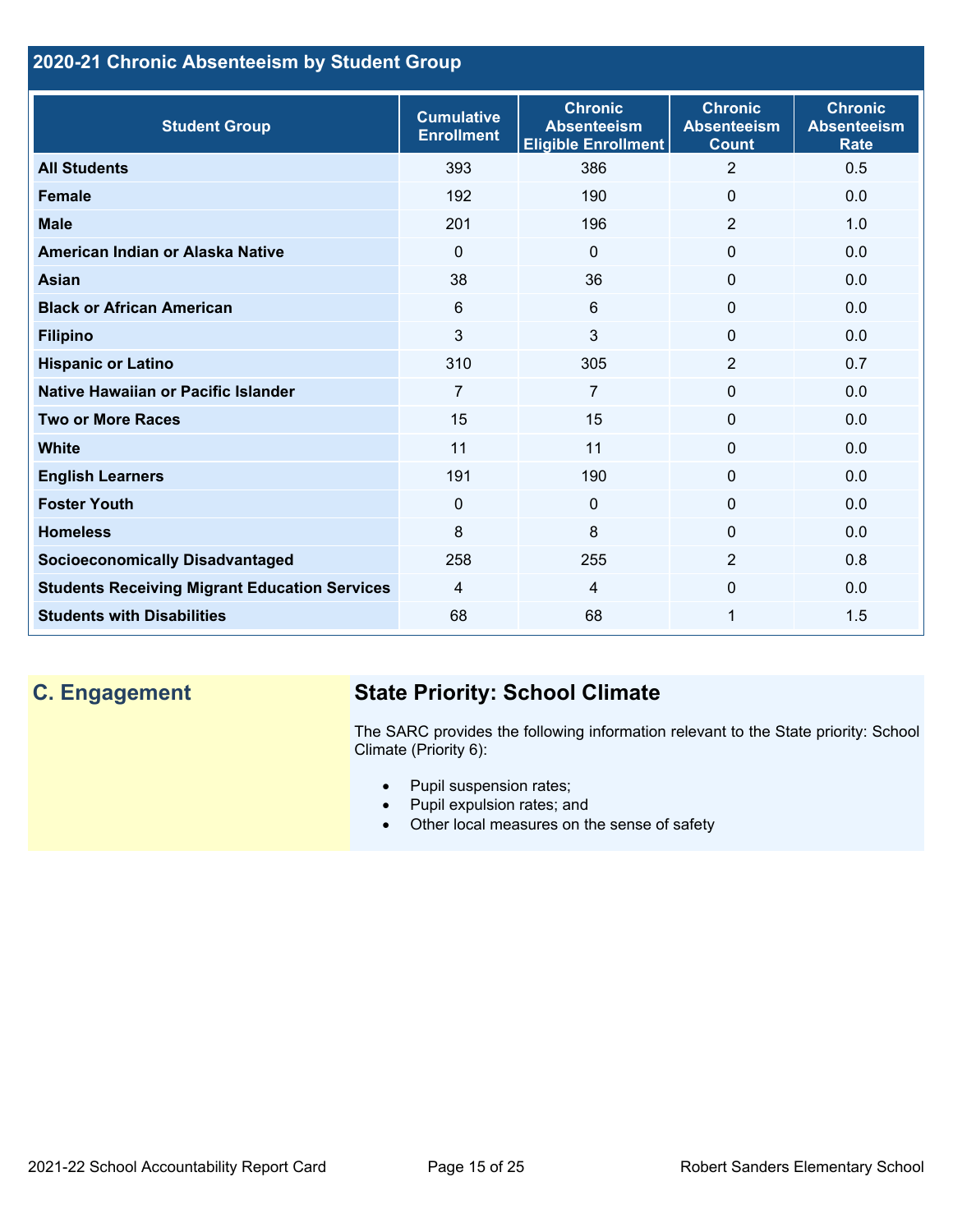## **Suspensions and Expulsions**

This table displays suspensions and expulsions data collected between July through June, each full school year respectively. Data collected during the 2020-21 school year may not be comparable to earlier years of this collection due to differences in learning mode instruction in response to the COVID-19 pandemic.

| <b>Subject</b>     | <b>School</b><br>2018-19 | <b>School</b><br>2020-21 | <b>District</b><br>2018-19 | <b>District</b><br>2020-21 | <b>State</b><br>2018-19 | <b>State</b><br>2020-21 |
|--------------------|--------------------------|--------------------------|----------------------------|----------------------------|-------------------------|-------------------------|
| <b>Suspensions</b> | 0.91                     | 0.00                     | 4.71                       | 0.00                       | 3.47                    | 0.20                    |
| <b>Expulsions</b>  | 0.00                     | 0.00                     | 0.00                       | 0.00                       | 0.08                    | 0.00                    |

This table displays suspensions and expulsions data collected between July through February, partial school year due to the COVID-19 pandemic. The 2019-2020 suspensions and expulsions rate data are not comparable to other year data because the 2019-2020 school year is a partial school year due to the COVID-19 crisis. As such, it would be inappropriate to make any comparisons in rates of suspensions and expulsions in the 2019-2020 school year compared to other school years.

| <b>Subject</b>     | <b>School</b><br>2019-20 | <b>District</b><br>2019-20 | <b>State</b><br>2019-20 |
|--------------------|--------------------------|----------------------------|-------------------------|
| <b>Suspensions</b> | 0.72                     | 2.61                       | 2.45                    |
| <b>Expulsions</b>  | 0.00                     | 0.00                       | 0.05                    |

## **2020-21 Suspensions and Expulsions by Student Group**

| <b>Student Group</b>                                 | <b>Suspensions Rate</b> | <b>Expulsions Rate</b> |
|------------------------------------------------------|-------------------------|------------------------|
| <b>All Students</b>                                  | 0.00                    | 0.00                   |
| <b>Female</b>                                        | 0.00                    | 0.00                   |
| <b>Male</b>                                          | 0.00                    | 0.00                   |
| American Indian or Alaska Native                     | 0.00                    | 0.00                   |
| Asian                                                | 0.00                    | 0.00                   |
| <b>Black or African American</b>                     | 0.00                    | 0.00                   |
| <b>Filipino</b>                                      | 0.00                    | 0.00                   |
| <b>Hispanic or Latino</b>                            | 0.00                    | 0.00                   |
| Native Hawaiian or Pacific Islander                  | 0.00                    | 0.00                   |
| <b>Two or More Races</b>                             | 0.00                    | 0.00                   |
| <b>White</b>                                         | 0.00                    | 0.00                   |
| <b>English Learners</b>                              | 0.00                    | 0.00                   |
| <b>Foster Youth</b>                                  | 0.00                    | 0.00                   |
| <b>Homeless</b>                                      | 0.00                    | 0.00                   |
| <b>Socioeconomically Disadvantaged</b>               | 0.00                    | 0.00                   |
| <b>Students Receiving Migrant Education Services</b> | 0.00                    | 0.00                   |
| <b>Students with Disabilities</b>                    | 0.00                    | 0.00                   |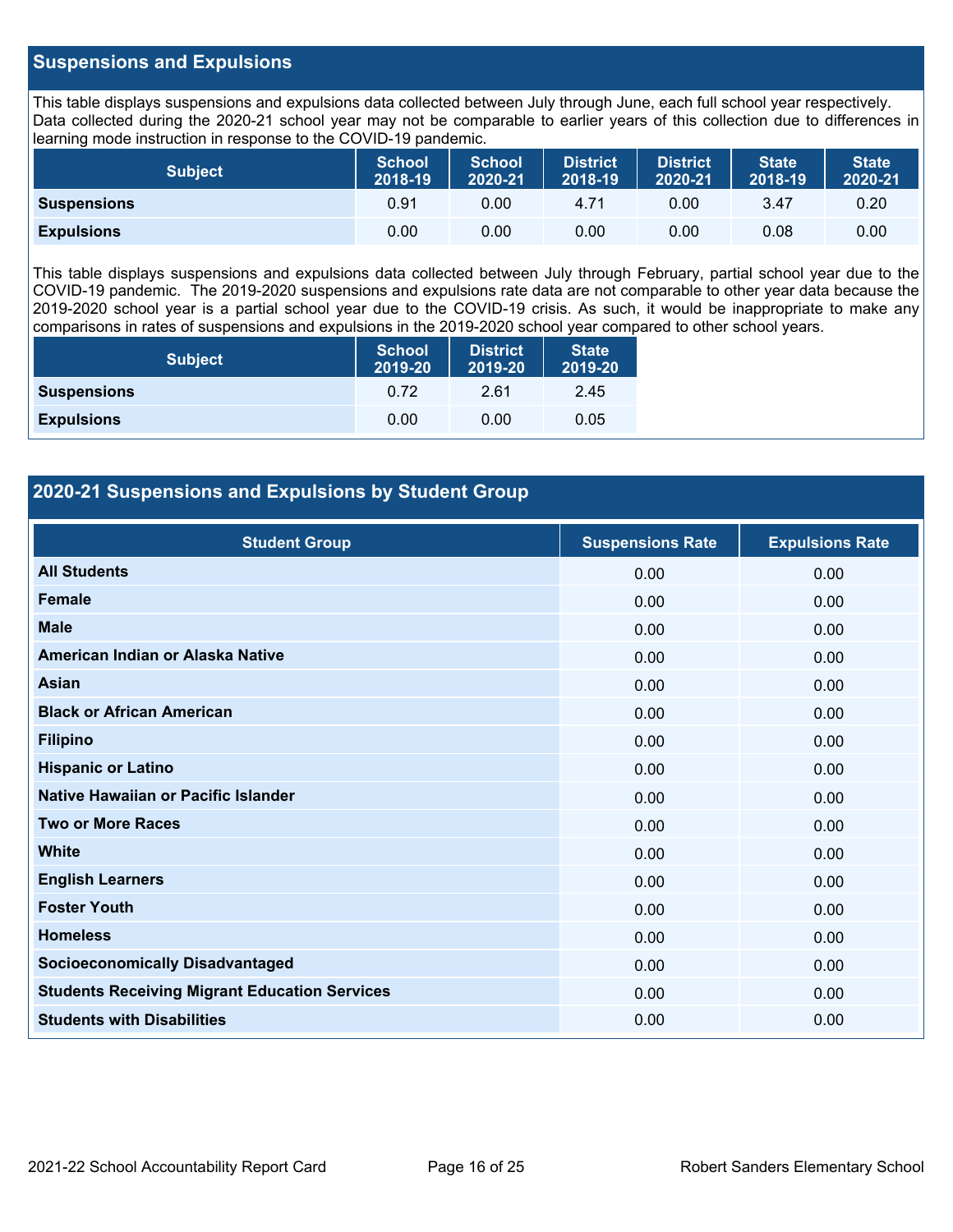### **2021-22 School Safety Plan**

Robert Sanders Elementary School believes in the philosophies behind the Peacebuilder program. We have also incorporated BEST practices (PBIS-Positive Behavior Intervention and Supports), and focus on three overall expectations (Be Respectful, Be Responsible, and Be Safe). Our School provides a safe and engaging learning environment. We have various preventive efforts such as activities that focus on improving our school climate. Students are recognized for good attendance, demonstrating PeaceBuilder/BEST principles, and academic success through out the year.

We have an after school program to provide additional supervision and support for our students. The Mt. Pleasant After School Program (MPAS) enrolls approximately 100 students. This free program provides a homework center, enrichment activities, and academic support.

Robert Sanders provides a safe and engaging learning environment for all of our students. The district installed a brand new camera system throughout our entire campus to monitor activity. The facility is surveyed for any safety concerns including graffiti and issues are promptly resolved. Emergency drills are held monthly to ensure students know and can use safety procedures in case of an intruder on campus, a fire or an earthquake.

Comprehensive Safe School Plan was last reviewed with committee on 05/21/2021.

## **D. Other SARC Information Information Required in the SARC**

The information in this section is required to be in the SARC but is not included in the state priorities for LCFF.

### **2018-19 Elementary Average Class Size and Class Size Distribution**

This table displays the 2018-19 average class size and class size distribution. The columns titled "Number of Classes" indicates how many classes fall into each size category (a range of total students per class). The "Other" category is for multigrade level classes.

| <b>Grade Level</b> | Average<br><b>Class Size</b> | 1-20 Students | Number of Classes with   Number of Classes with   Number of Classes with<br>21-32 Students | 33+ Students |
|--------------------|------------------------------|---------------|--------------------------------------------------------------------------------------------|--------------|
| K                  | 26                           |               | 3                                                                                          |              |
|                    | 25                           |               |                                                                                            |              |
|                    | 26                           |               | 3                                                                                          |              |
|                    | 26                           |               | 2                                                                                          |              |
|                    | 25                           |               | 3                                                                                          |              |
| 5                  | 21                           |               | 2                                                                                          |              |
| 6                  |                              |               |                                                                                            |              |
| <b>Other</b>       | 12                           |               |                                                                                            |              |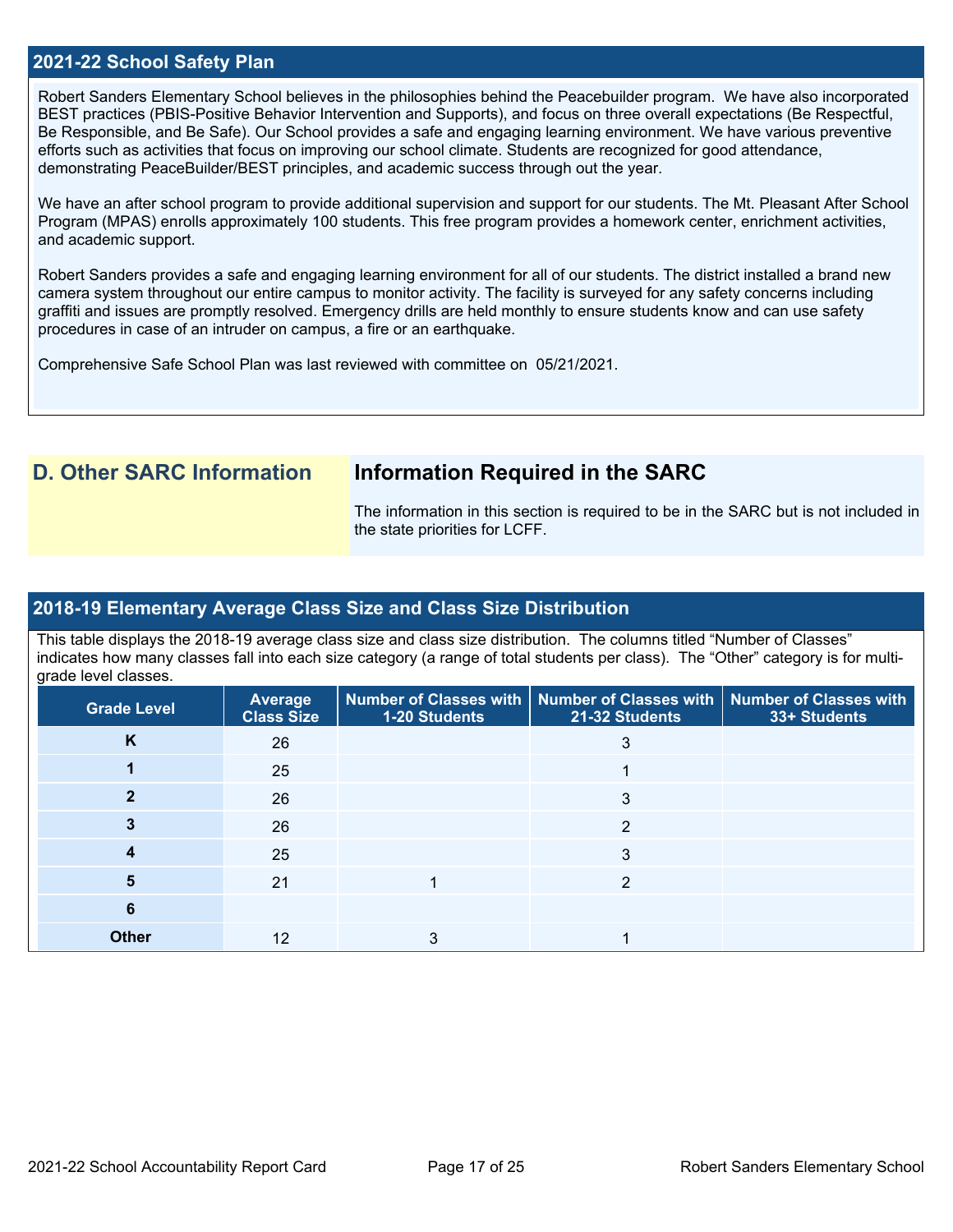## **2019-20 Elementary Average Class Size and Class Size Distribution**

This table displays the 2019-20 average class size and class size distribution. The columns titled "Number of Classes" indicates how many classes fall into each size category (a range of total students per class). The "Other" category is for multi-grade level classes.

| <b>Grade Level</b> | <b>Average</b><br><b>Class Size</b> | 1-20 Students | Number of Classes with   Number of Classes with   Number of Classes with<br>21-32 Students | 33+ Students |
|--------------------|-------------------------------------|---------------|--------------------------------------------------------------------------------------------|--------------|
| <b>N</b>           | 14                                  | 8             |                                                                                            |              |
|                    | 14                                  | ົ             | ◠                                                                                          |              |
|                    | 16                                  |               |                                                                                            |              |
|                    | 16                                  |               | ົ                                                                                          |              |
|                    | 17                                  | ົ             | っ                                                                                          |              |
| 5                  | 17                                  |               |                                                                                            |              |
|                    | 5                                   |               |                                                                                            |              |

## **2020-21 Elementary Average Class Size and Class Size Distribution**

This table displays the 2020-21 average class size and class size distribution. The columns titled "Number of Classes" indicates how many classes fall into each size category (a range of total students per class). The "Other" category is for multi-grade level classes.

| <b>Grade Level</b> | <b>Average</b><br><b>Class Size</b> | <b>1-20 Students</b> | Number of Classes with   Number of Classes with   Number of Classes with<br>21-32 Students | 33+ Students |
|--------------------|-------------------------------------|----------------------|--------------------------------------------------------------------------------------------|--------------|
| K                  | 18                                  | 8                    |                                                                                            |              |
|                    | 15                                  |                      |                                                                                            |              |
|                    | 15                                  |                      | ົ                                                                                          |              |
|                    | 13                                  |                      |                                                                                            |              |
|                    | 15                                  |                      | າ                                                                                          |              |
| 5                  | 16                                  |                      |                                                                                            |              |
|                    |                                     |                      |                                                                                            |              |

## **2020-21 Ratio of Pupils to Academic Counselor**

This table displays the ratio of pupils to Academic Counselor. One full time equivalent (FTE) equals one staff member working full time; one FTE could also represent two staff members who each work 50 percent of full time.

| <b>Title</b>                        | <b>Ratio</b> |
|-------------------------------------|--------------|
| <b>Pupils to Academic Counselor</b> |              |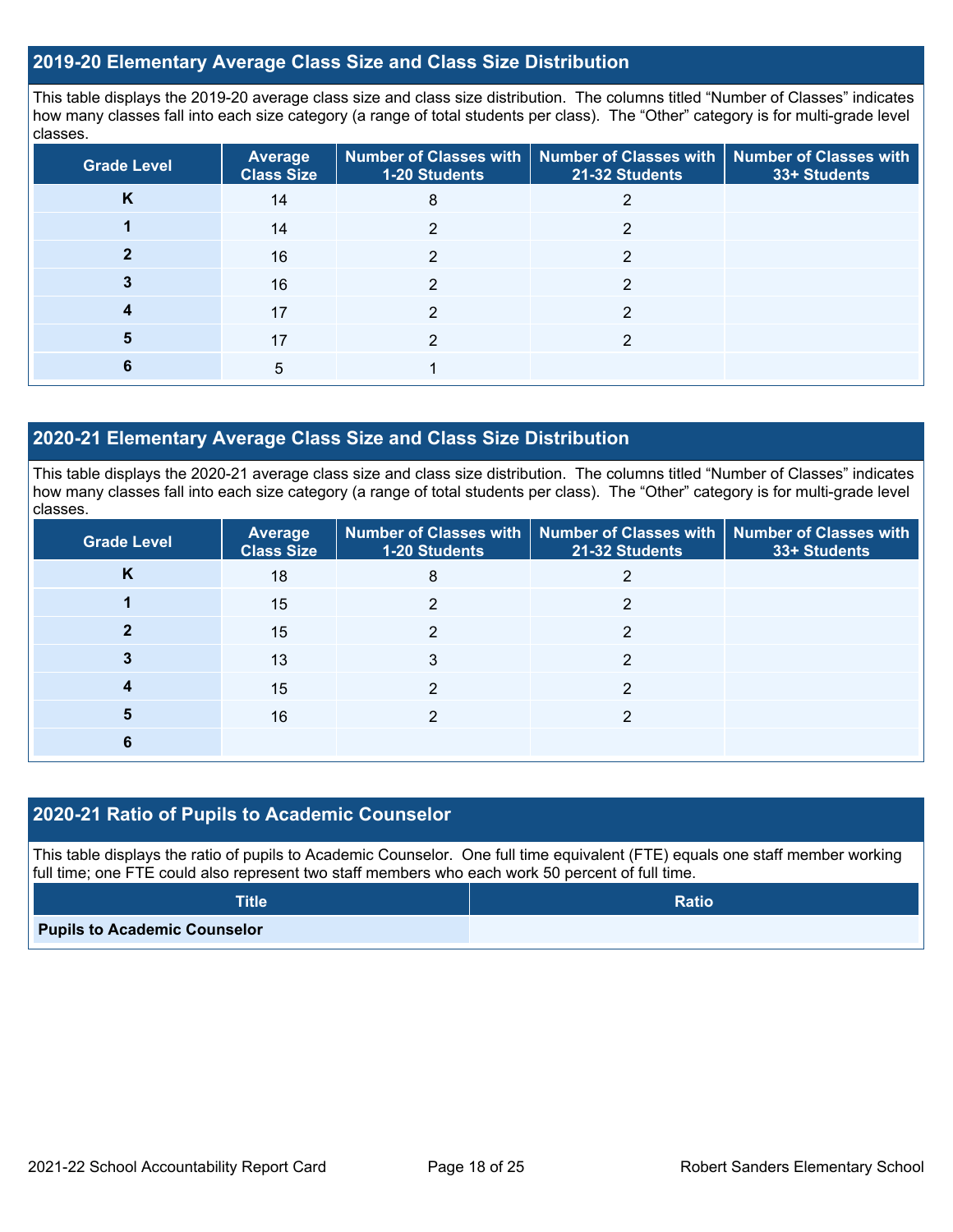## **2020-21 Student Support Services Staff**

This table displays the number of FTE support staff assigned to this school. One full time equivalent (FTE) equals one staff member working full time; one FTE could also represent two staff members who each work 50 percent of full time.

| <b>Title</b>                                                         | <b>Number of FTE Assigned to School</b> |
|----------------------------------------------------------------------|-----------------------------------------|
| <b>Counselor (Academic, Social/Behavioral or Career Development)</b> | $\Omega$                                |
| Library Media Teacher (Librarian)                                    | $\mathbf{0}$                            |
| <b>Library Media Services Staff (Paraprofessional)</b>               | $\mathbf{0}$                            |
| <b>Psychologist</b>                                                  | $\Omega$                                |
| <b>Social Worker</b>                                                 | $\Omega$                                |
| <b>Speech/Language/Hearing Specialist</b>                            | $\Omega$                                |
| <b>Resource Specialist (non-teaching)</b>                            | $\Omega$                                |
| <b>Other</b>                                                         | 0.5                                     |

## **2019-20 Expenditures Per Pupil and School Site Teacher Salaries**

This table displays the 2019-20 expenditures per pupil and average teach salary for this school. Cells with N/A values do not require data.

| <b>Level</b>                                         | <b>Total</b><br><b>Expenditures</b><br><b>Per Pupil</b> | <b>Expenditures</b><br><b>Per Pupil</b><br>(Restricted) | <b>Expenditures</b><br><b>Per Pupil</b><br>(Unrestricted) | <b>Average</b><br><b>Teacher</b><br><b>Salary</b> |
|------------------------------------------------------|---------------------------------------------------------|---------------------------------------------------------|-----------------------------------------------------------|---------------------------------------------------|
| <b>School Site</b>                                   | \$14,203                                                | \$5,608                                                 | \$8,595                                                   | \$83,118                                          |
| <b>District</b>                                      | N/A                                                     | N/A                                                     | \$10,062                                                  | \$84,414                                          |
| <b>Percent Difference - School Site and District</b> | N/A                                                     | N/A                                                     | $-15.7$                                                   | $-1.5$                                            |
| <b>State</b>                                         |                                                         |                                                         | \$8,444                                                   | \$82,431                                          |
| <b>Percent Difference - School Site and State</b>    | N/A                                                     | N/A                                                     | 1.8                                                       | 0.8                                               |

## **2020-21 Types of Services Funded**

\*MPAS- Mt. Pleasant After School Program (Due to Distance Learning they built a program where students were on campus doing virtual instruction during the school day in a safe environment).

\*Bay Area Tutors - After school tutoring for targeted students (Virtual)

\*Silicon Valley Education Foundation-3rd grade Math Tutoring/Intervention (Virtual)

\*Virtual and In-person Summer School-SVEF (incoming 3rd through 8th grade)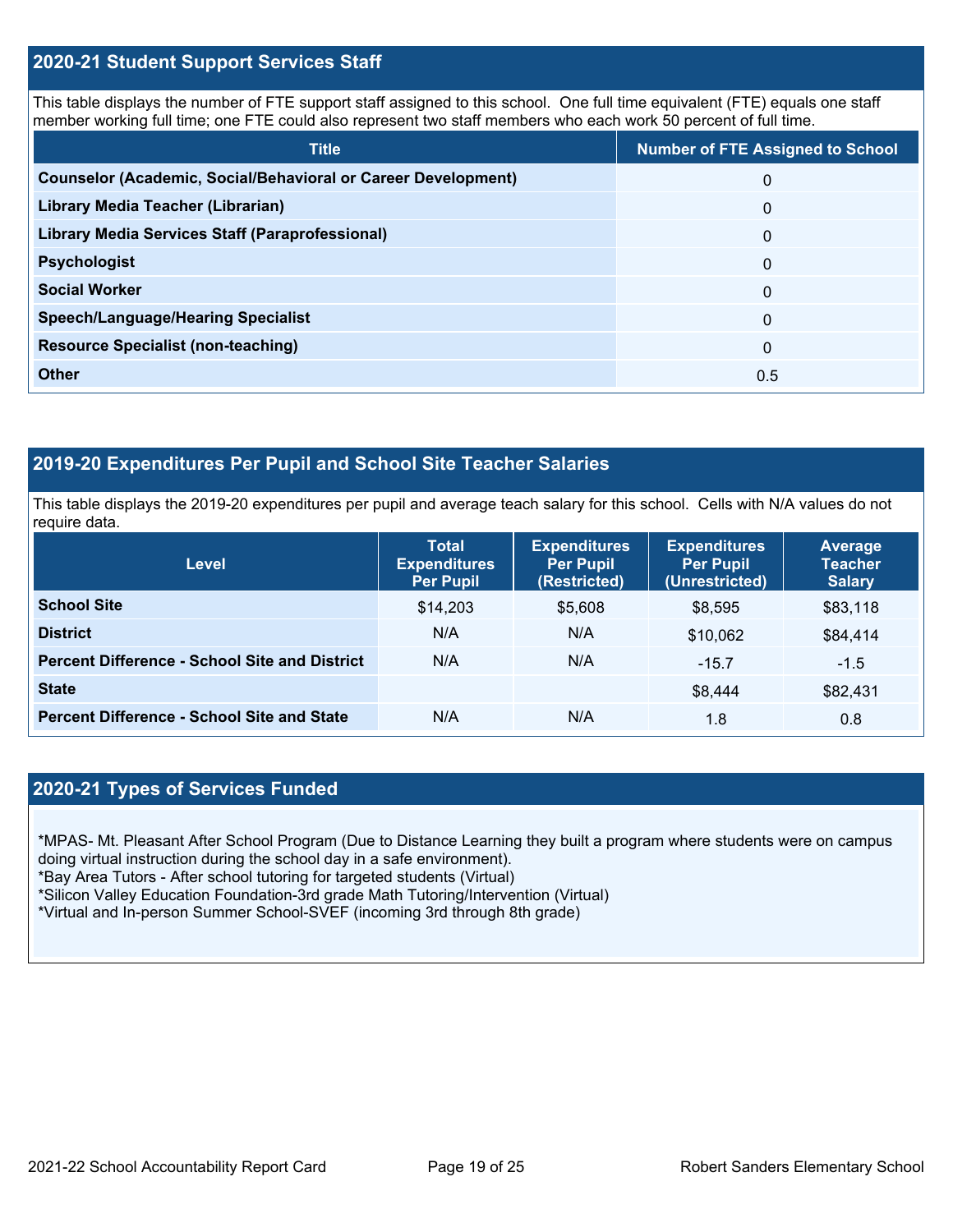## **2019-20 Teacher and Administrative Salaries**

This table displays the 2019-20 Teacher and Administrative salaries. For detailed information on salaries, see the CDE Certification Salaries & Benefits web page at<http://www.cde.ca.gov/ds/fd/cs/>.

| Category                                             | <b>District</b><br><b>Amount</b> | <b>State Average</b><br>for Districts<br>in Same Category |
|------------------------------------------------------|----------------------------------|-----------------------------------------------------------|
| <b>Beginning Teacher Salary</b>                      | \$59,766                         | \$51,450                                                  |
| <b>Mid-Range Teacher Salary</b>                      | \$82,701                         | \$80,263                                                  |
| <b>Highest Teacher Salary</b>                        | \$115,745                        | \$101,012                                                 |
| <b>Average Principal Salary (Elementary)</b>         | \$139,880                        | \$128,082                                                 |
| <b>Average Principal Salary (Middle)</b>             | \$140,537                        | \$132,453                                                 |
| <b>Average Principal Salary (High)</b>               | \$0                              | \$134,792                                                 |
| <b>Superintendent Salary</b>                         | \$193,242                        | \$197,968                                                 |
| <b>Percent of Budget for Teacher Salaries</b>        | 31%                              | 34%                                                       |
| <b>Percent of Budget for Administrative Salaries</b> | 11%                              | 6%                                                        |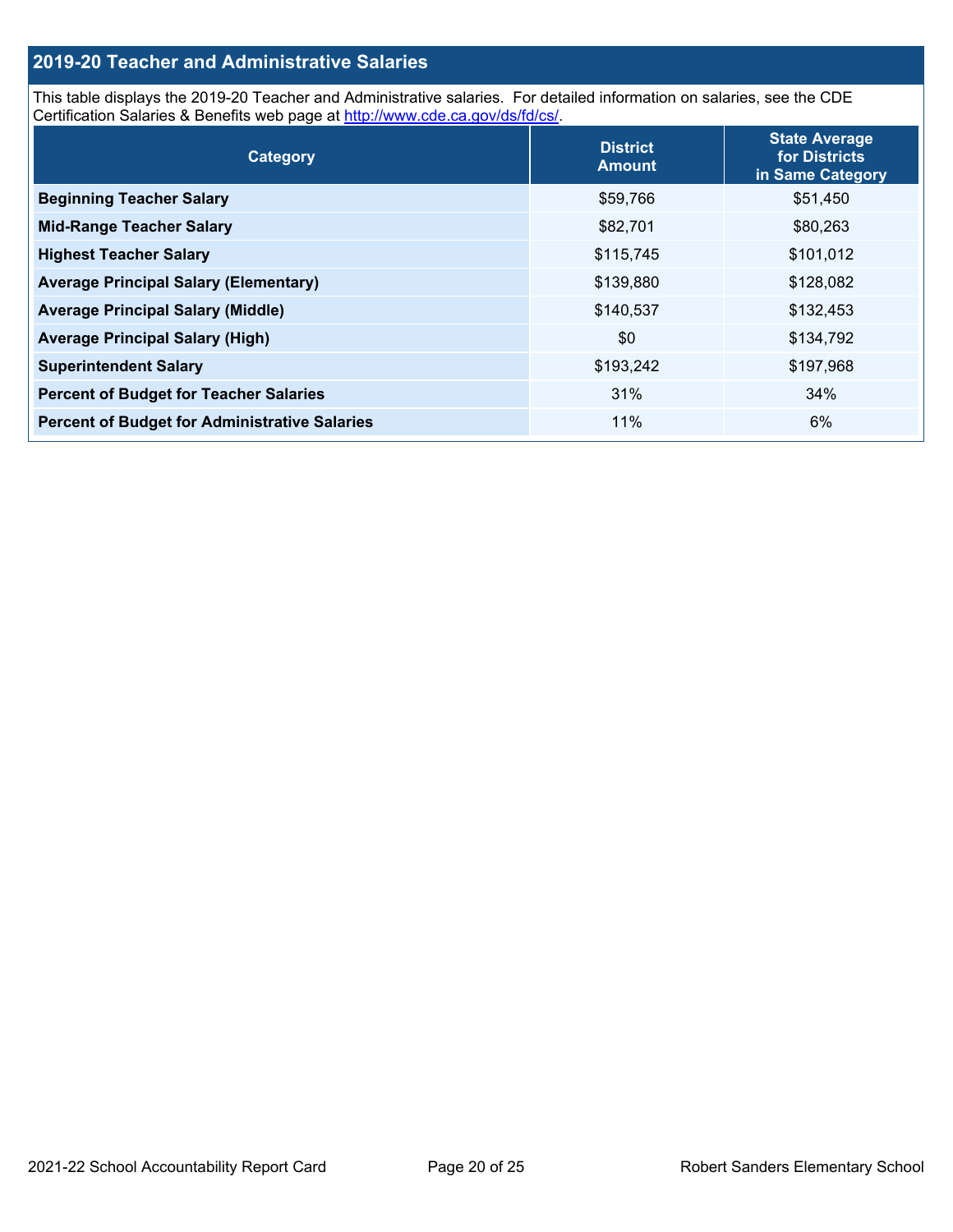\*\*\*MPESD Professional Development 2021-2022\*\*\*

August 6, 2021 - SEL with Ronnie for Management

August 13, 2021 - Instructional Technology: Canvas, Powerschool, Newsela, Nearpod

August 16, 2021 - Amplify Science, Crew (SEL)/DEIB Toolkit

August 17, 2021 - Benchmark Advance ELA TK-2, Language Dives 3-8, DEIB, Math, School 2 Home

September 2, 2021 - Benchmark dORR optional for TK -2

October 14, 2021 - Learning A-Z for TK -5

October 21, 2021 - Edcite 3-5

January 3, 2022 - Benchmark Avance Phonics TK-2, Crew Support 3-8, Social Media and Empathy Workshop for non-Science Teachers, Amplify Science for TK-8 & Circle Up - Management, Certificated Staff received training on diversity, equity, inclusion, and belonging.

November 9, December 7, January 25 , April 12 & May 10: East Side Alliance Assessment for Learning Series (3rd - 5th grades)

\*\*\*MPESD Professional Development 2020-2021\*\*\*

August 13,14, 25, 27, September 1, 15, 17, 24, 29 and October 1, 6, 8, 13, 27: CANVAS - Creating Accounts, Making pages and Assignments, Creating home page, Canvas Modules, Creating Quizzes

10/29/2020: Nearpod Certificated and Principals

11/5/2020 & 1/19/2021: Benchmark - Oral Reading Records Assessments TK-5/ Adelante, Principals

12/10/2020: Learning A-Z (RAZ Plus) TK-5 and SPED Certificated and principals

1/4/2021: Language Dives Certificated and Principals

1/4/2021: Circle Up for Certificated, Classified, and Principals

1/14/2021: Sports for Learning - PE/SEL Certificated and Principals

| This table displays the number of school days dedicated to staff development and continuous improvement. |              |  |                         |
|----------------------------------------------------------------------------------------------------------|--------------|--|-------------------------|
| <b>Subject</b>                                                                                           |              |  | 2019-20 2020-21 2021-22 |
| Number of school days dedicated to Staff Development and Continuous Improvement                          | $\mathbf{3}$ |  |                         |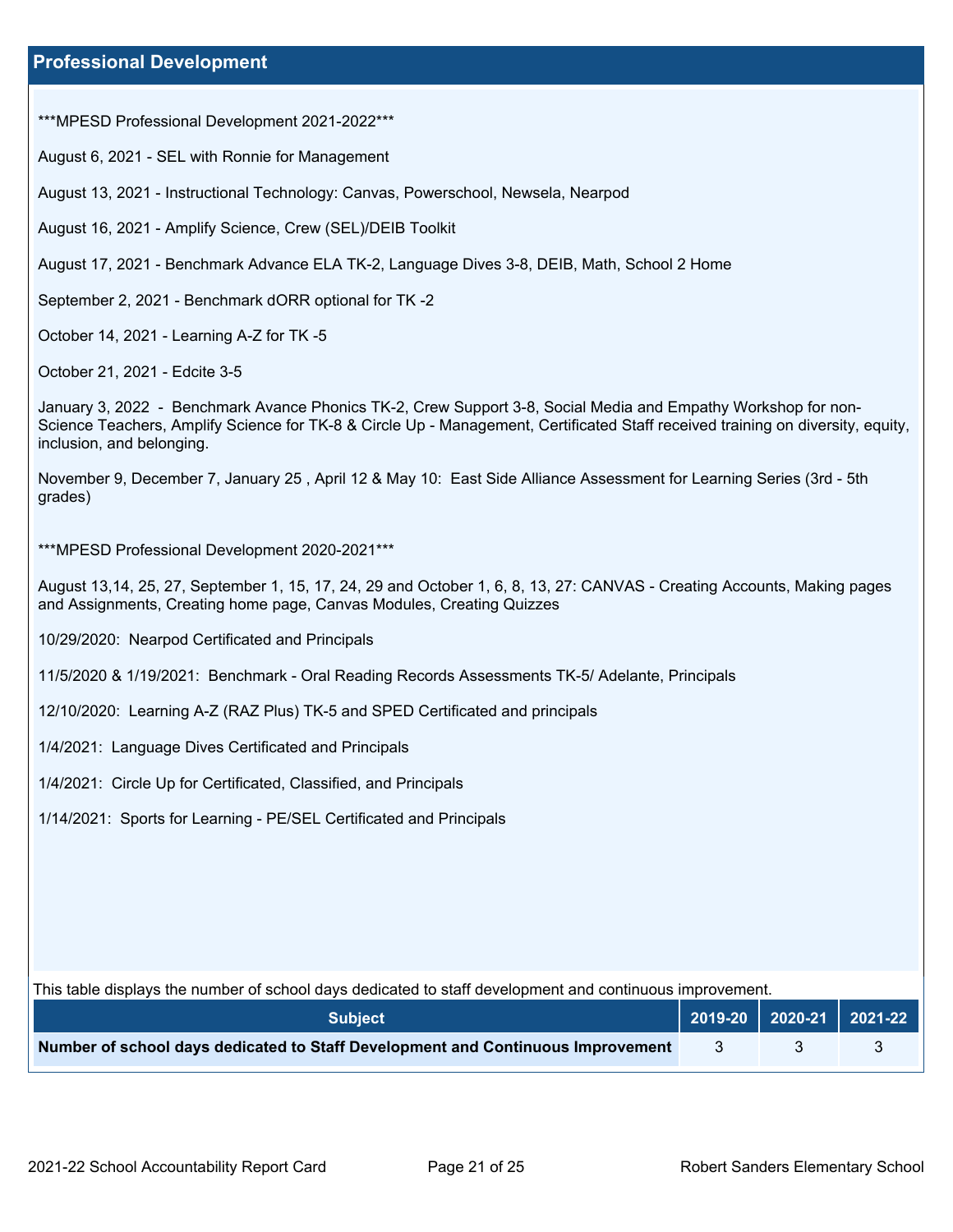# **Mt. Pleasant Elementary School District 2020-21 Local Accountability Report Card (LARC) Addendum**

## **Local Accountability Report Card (LARC) Addendum**

**2020-21 Local Accountability Report Card (LARC) Addendum Overview**



On July 14, 2021, the California State Board of Education (SBE) determined that the California Department of Education (CDE) will use the SARC as the mechanism to conduct a one-time data collection of the LEA-level aggregate test results of all school's local assessments administered during the 2020–2021 school year in order to meet the federal Every Students Succeeds Act (ESSA) reporting requirement for the Local Educational Agency Accountability Report Cards (LARCs).

Each local educational agency (LEA) is responsible for preparing and posting their annual LARC in accordance with the federal ESSA. As a courtesy, the CDE prepares and posts the LARCs on behalf of all LEAs.

Only for the 2020–2021 school year and the 2020–2021 LARCs, LEAs are required to report their aggregate local assessments test results at the LEA-level to the CDE by populating the tables below via the SARC. These data will be used to meet the LEAs' federal requirement for their LARCs. Note that it is the responsibility of the school and LEA to ensure that all student privacy and suppression rules are in place when reporting data in Tables 3 and 4 in the Addendum, as applicable.

The tables below are not part of the SBE approved 2020–2021 SARC template but rather are the mechanism by which these required data will be collected from LEAs.

For purposes of the LARC and the following tables, an LEA is defined as a school district, a county office of education, or a direct funded charter school.

| <b>2021-22 District Contact Information</b> |                                         |  |
|---------------------------------------------|-----------------------------------------|--|
| <b>District Name</b>                        | Mt. Pleasant Elementary School District |  |
| <b>Phone Number</b>                         | (408) 223-3710                          |  |
| Superintendent                              | Dr. Elida MacArthur                     |  |
| <b>Email Address</b>                        | emacarthur@mpesd.org                    |  |
| <b>District Website Address</b>             | www.mpesd.org                           |  |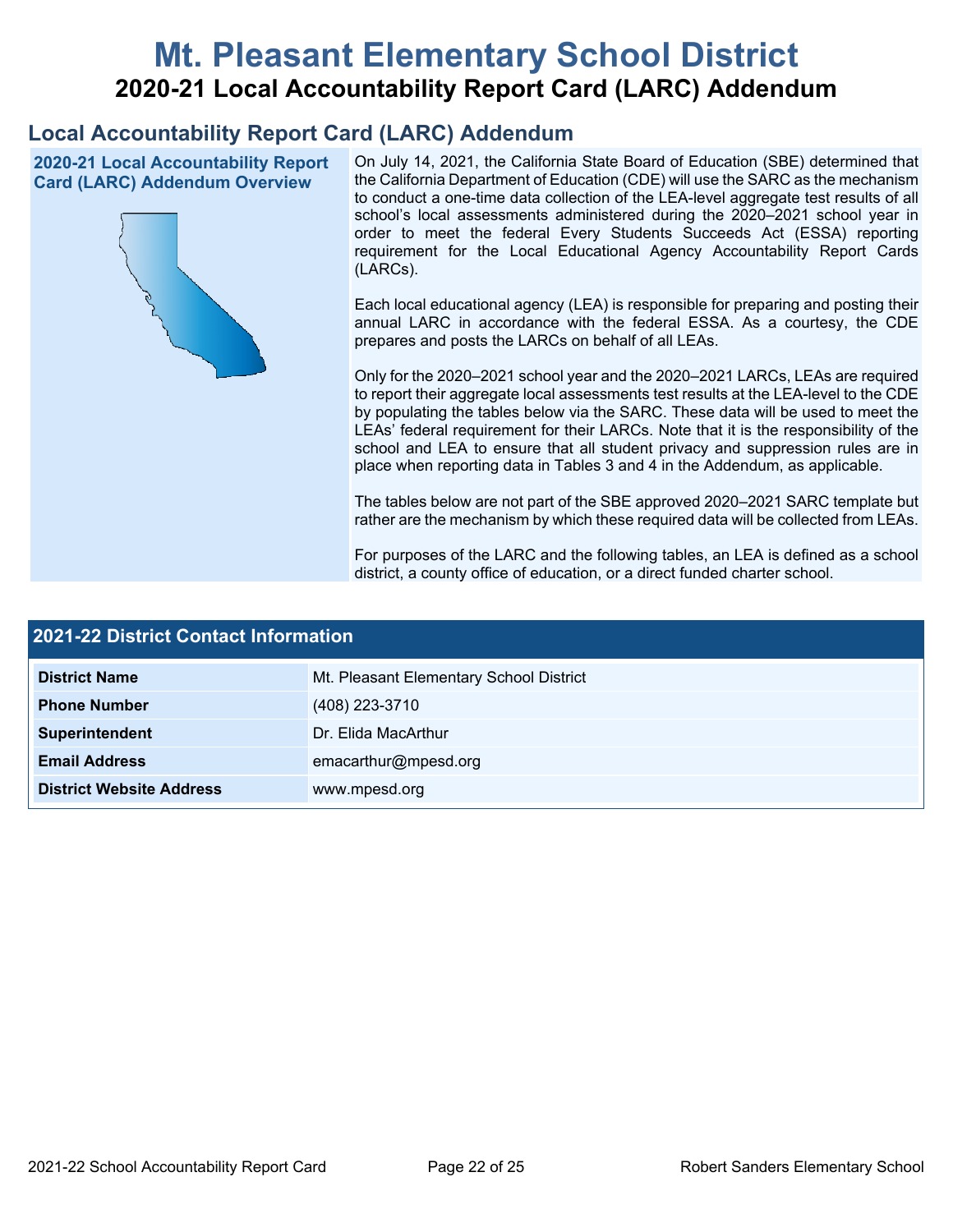## **2020-21 CAASPP Test Results in ELA by Student Group**

This table displays CAASPP test results in ELA by student group for students grades three through eight and grade eleven taking and completing a state-administered assessment. The CDE will populate this table for schools in cases where the school administered the CAASPP assessment. In cases where the school administered a local assessment instead of CAASPP, the CDE will populate this table with "NT" values, meaning this school did not test students using the CAASPP. See the local assessment(s) table for more information.

| <b>CAASPP</b><br><b>Student Groups</b>               | <b>CAASPP</b><br><b>Total</b><br><b>Enrollment</b> | <b>CAASPP</b><br><b>Number</b><br><b>Tested</b> | <b>CAASPP</b><br><b>Percent</b><br><b>Tested</b> | <b>CAASPP</b><br><b>Percent</b><br><b>Not Tested</b> | <b>CAASPP</b><br><b>Percent</b><br>Met or<br><b>Exceeded</b> |
|------------------------------------------------------|----------------------------------------------------|-------------------------------------------------|--------------------------------------------------|------------------------------------------------------|--------------------------------------------------------------|
| <b>All Students</b>                                  | 975                                                | <b>NT</b>                                       | <b>NT</b>                                        | <b>NT</b>                                            | <b>NT</b>                                                    |
| <b>Female</b>                                        | 448                                                | <b>NT</b>                                       | <b>NT</b>                                        | <b>NT</b>                                            | <b>NT</b>                                                    |
| <b>Male</b>                                          | 527                                                | <b>NT</b>                                       | <b>NT</b>                                        | <b>NT</b>                                            | <b>NT</b>                                                    |
| American Indian or Alaska Native                     | $\overline{\phantom{a}}$                           | <b>NT</b>                                       | <b>NT</b>                                        | <b>NT</b>                                            | <b>NT</b>                                                    |
| <b>Asian</b>                                         | 174                                                | <b>NT</b>                                       | <b>NT</b>                                        | <b>NT</b>                                            | <b>NT</b>                                                    |
| <b>Black or African American</b>                     | 16                                                 | <b>NT</b>                                       | <b>NT</b>                                        | <b>NT</b>                                            | <b>NT</b>                                                    |
| <b>Filipino</b>                                      | $\overline{\phantom{a}}$                           | <b>NT</b>                                       | <b>NT</b>                                        | <b>NT</b>                                            | <b>NT</b>                                                    |
| <b>Hispanic or Latino</b>                            | 696                                                | <b>NT</b>                                       | <b>NT</b>                                        | <b>NT</b>                                            | <b>NT</b>                                                    |
| Native Hawaiian or Pacific Islander                  | 18                                                 | <b>NT</b>                                       | <b>NT</b>                                        | <b>NT</b>                                            | <b>NT</b>                                                    |
| <b>Two or More Races</b>                             | 39                                                 | <b>NT</b>                                       | <b>NT</b>                                        | <b>NT</b>                                            | <b>NT</b>                                                    |
| <b>White</b>                                         | 25                                                 | <b>NT</b>                                       | <b>NT</b>                                        | <b>NT</b>                                            | <b>NT</b>                                                    |
| <b>English Learners</b>                              | 439                                                | <b>NT</b>                                       | <b>NT</b>                                        | <b>NT</b>                                            | <b>NT</b>                                                    |
| <b>Foster Youth</b>                                  |                                                    | <b>NT</b>                                       | <b>NT</b>                                        | <b>NT</b>                                            | <b>NT</b>                                                    |
| <b>Homeless</b>                                      | 20                                                 | <b>NT</b>                                       | <b>NT</b>                                        | <b>NT</b>                                            | <b>NT</b>                                                    |
| <b>Military</b>                                      | $\mathbf 0$                                        | $\mathbf 0$                                     | $\mathbf 0$                                      | $\mathbf 0$                                          | 0                                                            |
| <b>Socioeconomically Disadvantaged</b>               | 582                                                | <b>NT</b>                                       | <b>NT</b>                                        | <b>NT</b>                                            | <b>NT</b>                                                    |
| <b>Students Receiving Migrant Education Services</b> | 12                                                 | <b>NT</b>                                       | <b>NT</b>                                        | <b>NT</b>                                            | <b>NT</b>                                                    |
| <b>Students with Disabilities</b>                    | 184                                                | <b>NT</b>                                       | <b>NT</b>                                        | <b>NT</b>                                            | <b>NT</b>                                                    |